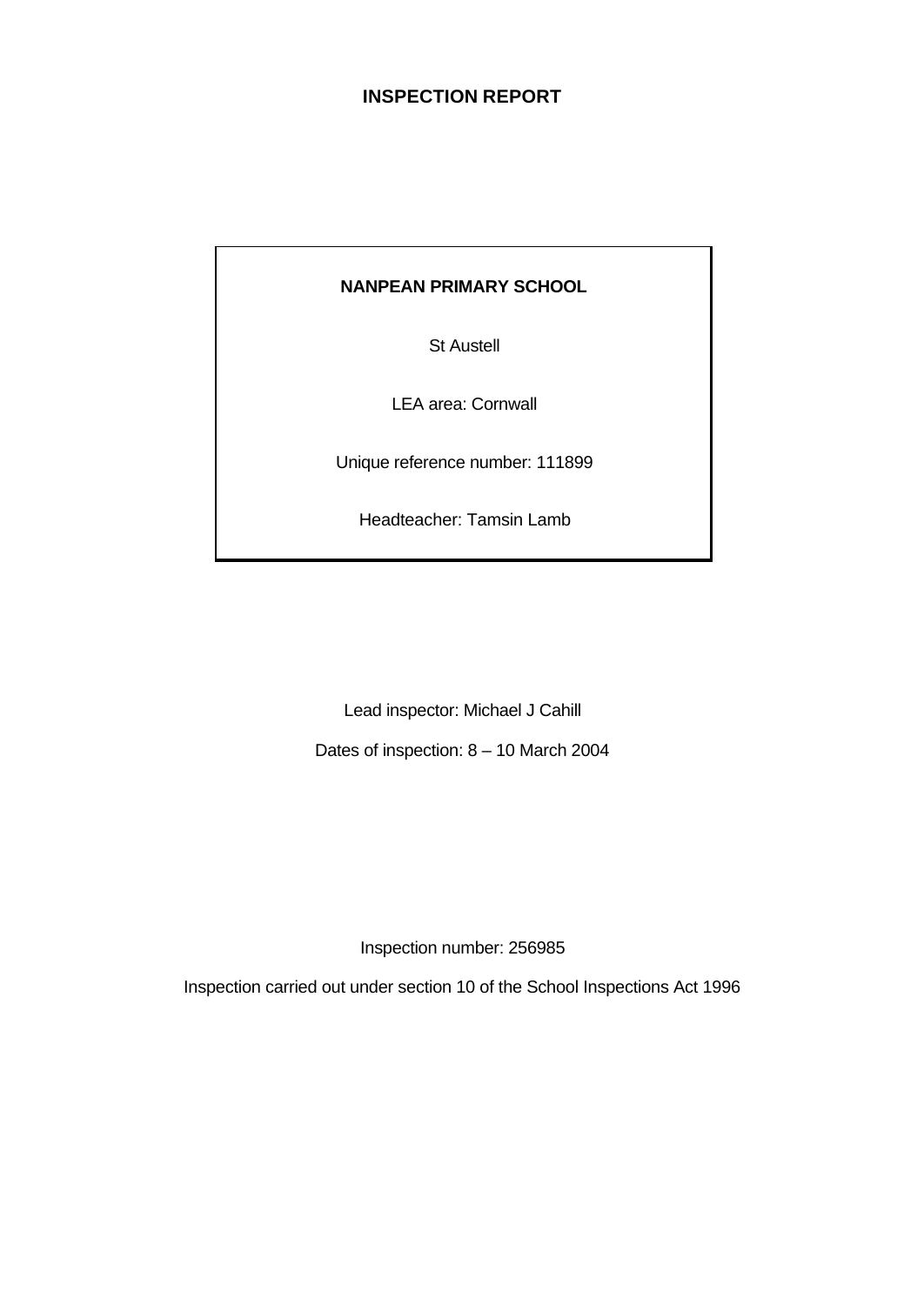#### © Crown copyright 2004

This report may be reproduced in whole or in part for non-commercial educational purposes, provided that all extracts quoted are reproduced verbatim without adaptation and on condition that the source and date thereof are stated.

Further copies of this report are obtainable from the school. Under the School Inspections Act 1996, the school must provide a copy of this report and/or its summary free of charge to certain categories of people. A charge not exceeding the full cost of reproduction may be made for any other copies supplied.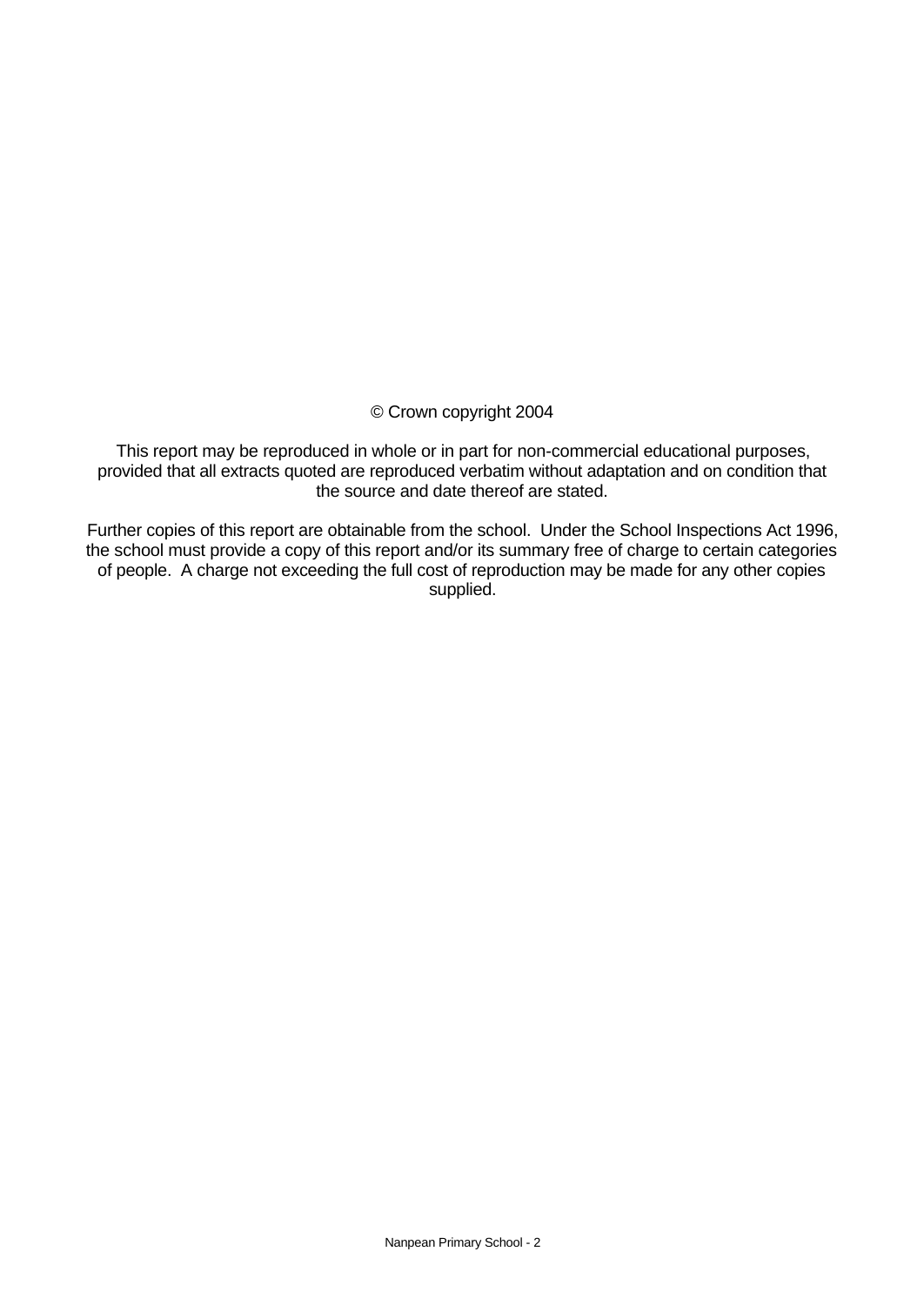# **INFORMATION ABOUT THE SCHOOL**

| Type of school:              | Primary                                          |
|------------------------------|--------------------------------------------------|
| School category:             | Community                                        |
| Age range of pupils:         | 4 - 11                                           |
| Gender of pupils:            | Mixed                                            |
| Number on roll:              | 57                                               |
| School address:              | St George's Road<br>Nanpean<br><b>St Austell</b> |
| Postcode:                    | Cornwall<br><b>PL26 7YH</b>                      |
| Telephone number:            | 01726 822447                                     |
| Fax number:                  | 01726 822447                                     |
| Appropriate authority:       | Governing body                                   |
| Name of chair of governors:  | Mrs K Chapman                                    |
| Date of previous inspection: | 31 March 1998                                    |

# **CHARACTERISTICS OF THE SCHOOL**

The school is situated in the centre of Nanpean Village, a once busy village in the heart of a very industrial china clay mining area of Cornwall; the school and village are surrounded on all sides by the mining works, stores and clay tips. There was extensive refurbishment and extension in November 2003, and a school/community sports and arts building are under construction.

Pupils come from a variety of social and economic backgrounds; many are disadvantaged compared with the national picture.The movement of pupils into and out of the school is around the national rate, overall, but above it in some year groups.The great majority of pupils are of White British heritage; there are no pupils who are at the early stages of learning English as an additional language.

The proportion of pupils with special educational needs is well above the national average, while the proportion with formal statements of need is above the national average. The special educational needs in the school include specific and general learning difficulties as well as speech or communication difficulties. Most children have not had the benefit of nursery education but an onsite, pre-school unit opened at the start of the present school year. The attainment of many pupils has been well below national expectations for their age when they enter the school.Because each year group is small (the range is 4 to 12), differences in the attainment and special educational needs profiles of year groups are more significant in percentage terms than they would be in a larger school. In a similar way, there are big differences between the performances of successive year groups in national tests as expressed by percentages.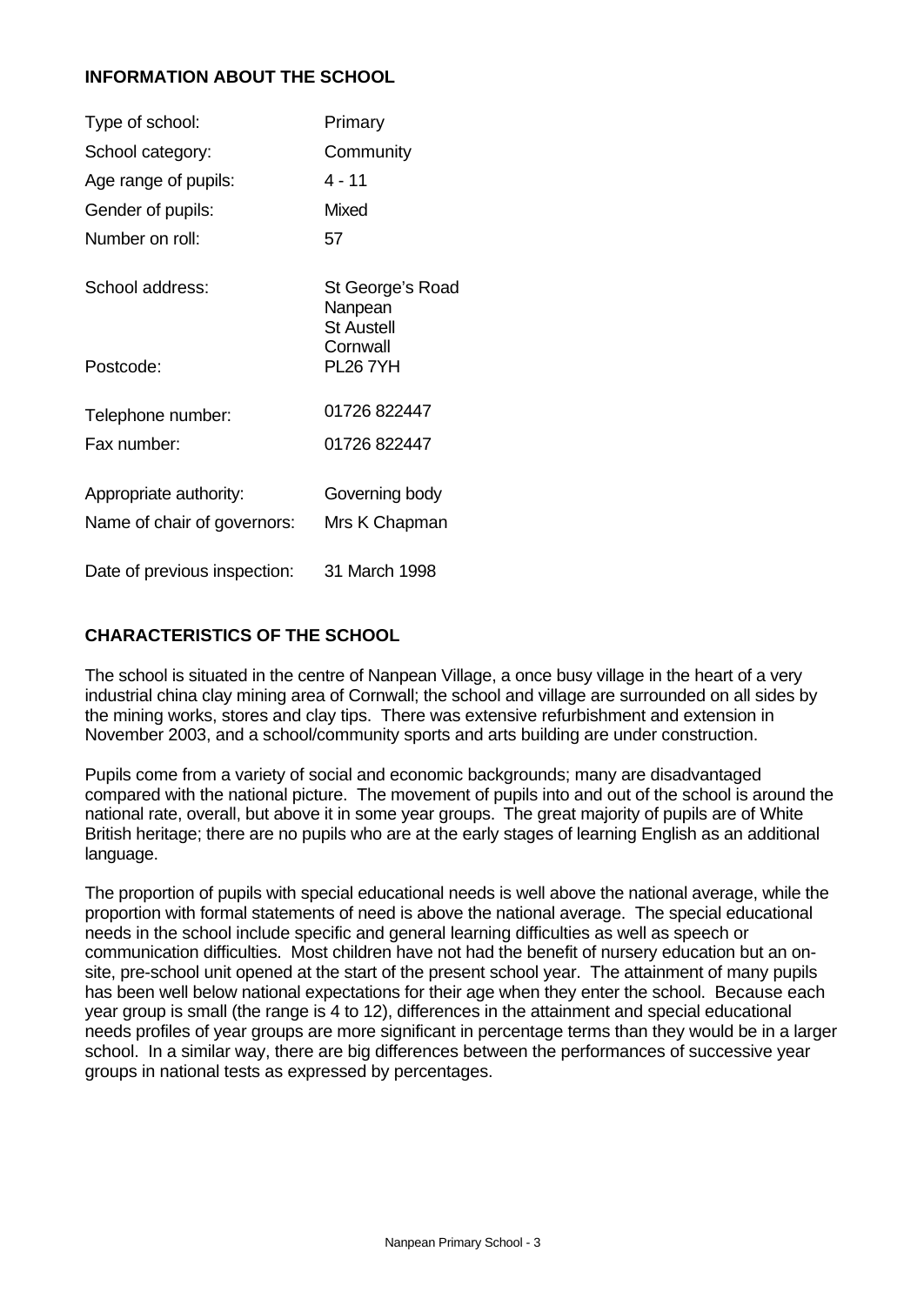# **INFORMATION ABOUT THE INSPECTION TEAM**

| Members of the inspection team |                       |                | <b>Subject responsibilities</b>             |
|--------------------------------|-----------------------|----------------|---------------------------------------------|
| 19623                          | <b>Michael Cahill</b> | Lead inspector | <b>Mathematics</b>                          |
|                                |                       |                | Science                                     |
|                                |                       |                | Information and communication<br>technology |
|                                |                       |                | Design and technology                       |
|                                |                       |                | <b>Music</b>                                |
|                                |                       |                | Physical education                          |
|                                |                       |                | English as an additional language           |
| 9744                           | Peter Brown           | Lay inspector  |                                             |
| 22831                          | <b>Clive Lewis</b>    | Team inspector | Foundation stage                            |
|                                |                       |                | English                                     |
|                                |                       |                | Art and design                              |
|                                |                       |                | Geography                                   |
|                                |                       |                | History                                     |
|                                |                       |                | Religious education                         |
|                                |                       |                | Special educational needs                   |

The inspection contractor was:

Cambridge Education Associates

Demeter House Station Road Cambridge CB1 2RS

Any concerns or complaints about the inspection or the report should be made initially to the inspection contractor. The procedures are set out in the leaflet *'Complaining about Ofsted Inspections'*, which is available from Ofsted Publications Centre (telephone 07002 637833) or Ofsted's website (www.ofsted.gov.uk).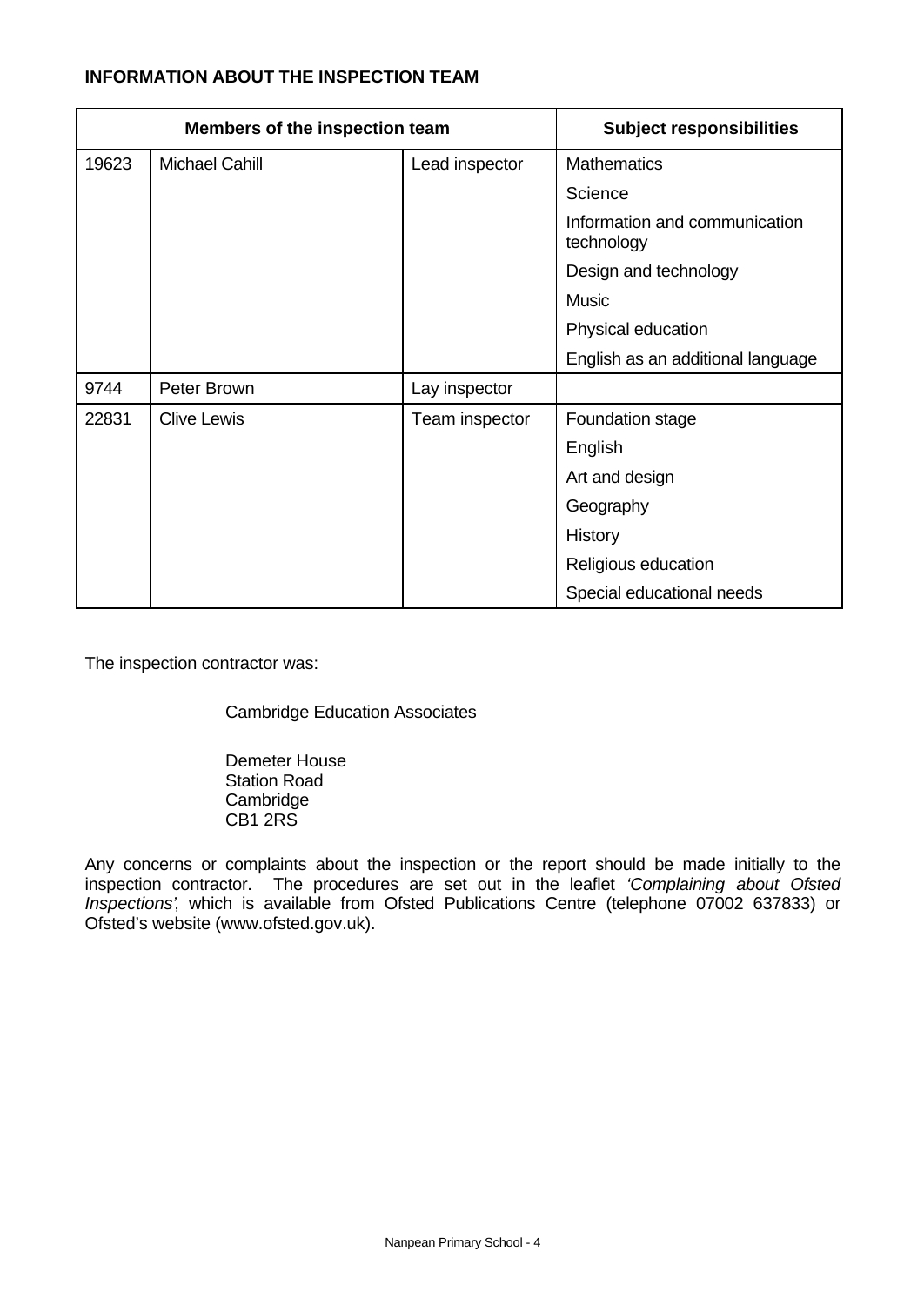## **REPORT CONTENTS**

|                                                                                                                                    | Page |
|------------------------------------------------------------------------------------------------------------------------------------|------|
| <b>PART A: SUMMARY OF THE REPORT</b>                                                                                               | 6    |
| <b>PART B: COMMENTARY ON THE MAIN INSPECTION FINDINGS</b>                                                                          |      |
| <b>STANDARDS ACHIEVED BY PUPILS</b>                                                                                                | 8    |
| Standards achieved in areas of learning, subjects and courses                                                                      |      |
| Pupils' attitudes, values and other personal qualities                                                                             |      |
| <b>QUALITY OF EDUCATION PROVIDED BY THE SCHOOL</b>                                                                                 | 10   |
| Teaching and learning<br>The curriculum<br>Care, guidance and support<br>Partnership with parents, other schools and the community |      |
| <b>LEADERSHIP AND MANAGEMENT</b>                                                                                                   | 14   |
| <b>PART C: THE QUALITY OF EDUCATION IN AREAS OF LEARNING</b><br><b>AND SUBJECTS</b>                                                | 16   |
| AREAS OF LEARNING IN THE FOUNDATION STAGE                                                                                          |      |
| <b>SUBJECTS IN KEY STAGES 1 AND 2</b>                                                                                              |      |
| <b>PART D: SUMMARY OF THE MAIN INSPECTION JUDGEMENTS</b>                                                                           | 25   |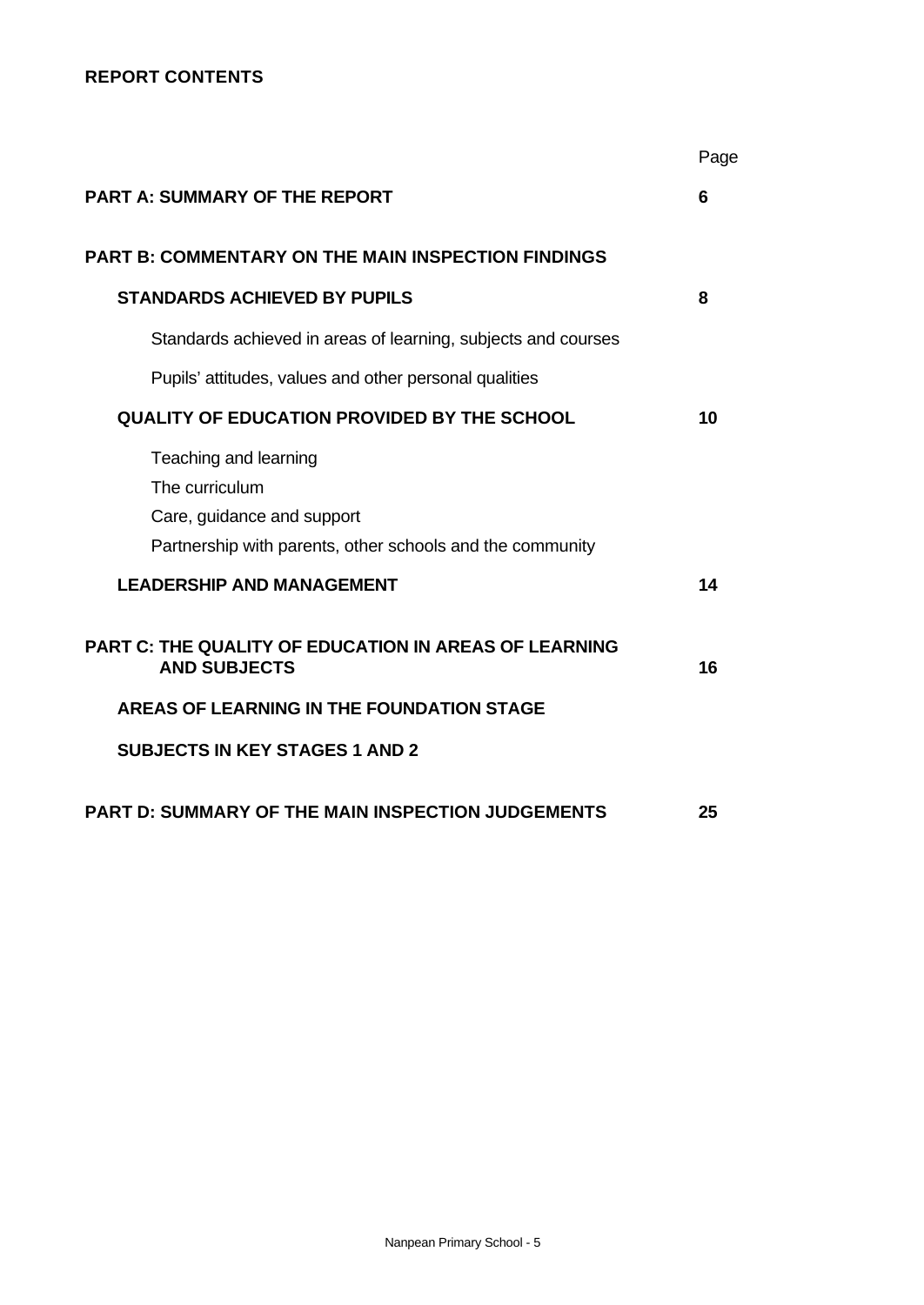# **PART A: SUMMARY OF THE REPORT**

# **OVERALL EVALUATION**

**This is an improving school with many good features; it achieves a sound level of effectiveness and provides satisfactory value for money.** The headteacher provides very good leadership directed towards improving pupils' achievements; in recent years, national test results at the end of Year 6 have been above those obtained by similar schools, although still below national averages. However, there is a lot of variation in test data from year to year because of the small size of each year group. The quality of teaching is good and most pupils achieve well as they move through the school.

The school's main strengths and weaknesses are:

- Very good care, support and quidance enable pupils to be fully included in what the school offers and their views are regularly taken into account.
- Good leadership and management and good teaching are raising standards; nonetheless, standards are capable of further improvement in English, mathematics and science.
- The school makes good provision for pupils' personal development and this promotes good behaviour, good attitudes to learning and good relationships.
- There are very good systems for keeping track of pupils' progress and this enables teaching and support to be targeted well; there is good provision for pupils with special educational needs.
- Strong links with other schools and colleges and with the local community help to enrich the curriculum and enhance pupils' learning.

The school has achieved a good level of improvement since its last inspection, for example in developing schemes of work and assessment procedures and in securing the facilities for indoor physical education. Teaching is now consistently good throughout the school and standards in information and communication technology are also higher than they were.

| <b>Results in National</b><br>Curriculum tests at the end |      | all schools |      |      |  |  |
|-----------------------------------------------------------|------|-------------|------|------|--|--|
| of Year 6, compared with:                                 | 2001 | 2002        | 2003 | 2003 |  |  |
| English                                                   |      |             | E*   |      |  |  |
| mathematics                                               |      |             |      | B    |  |  |
| science                                                   |      | в           |      |      |  |  |

# **STANDARDS ACHIEVED**

*Key: A - well above average; B – above average; C – average; D – below average; E – well below average; E\* - very*

*low*

*Similar schools are those whose pupils attained similarly at the end of Year 2.*

Comparisons of the school's national test results from year to year should be treated with great caution because of the small number of pupils in each year group (four in the present Year 6 and 14 in the last one). The school did not meet the target agreed with the LEA for English or mathematics; this is largely attributable to the high proportion of pupils with special educational needs in the year group. There are too few pupils in the present Year 2 and Year 6 to make valid judgements about overall standards; nevertheless, national test results appear likely to be below average in Year 2 and well below average in Year 6. The school recognises that standards can be raised further.

**Pupils' achievement is satisfactory**. There are wide variations in attainment on entry, both between and within year groups; attainment on entry for many children is well below national expectations. They make satisfactory progress in their reception year although some are disadvantaged by having only a small amount of full-time schooling before entering Year 1. Overall, pupils make satisfactory progress as they move through the school although many of the high proportion of pupils with special educational needs often achieve well as a result of the good support that they receive. The school received a School Achievement Award in 2003.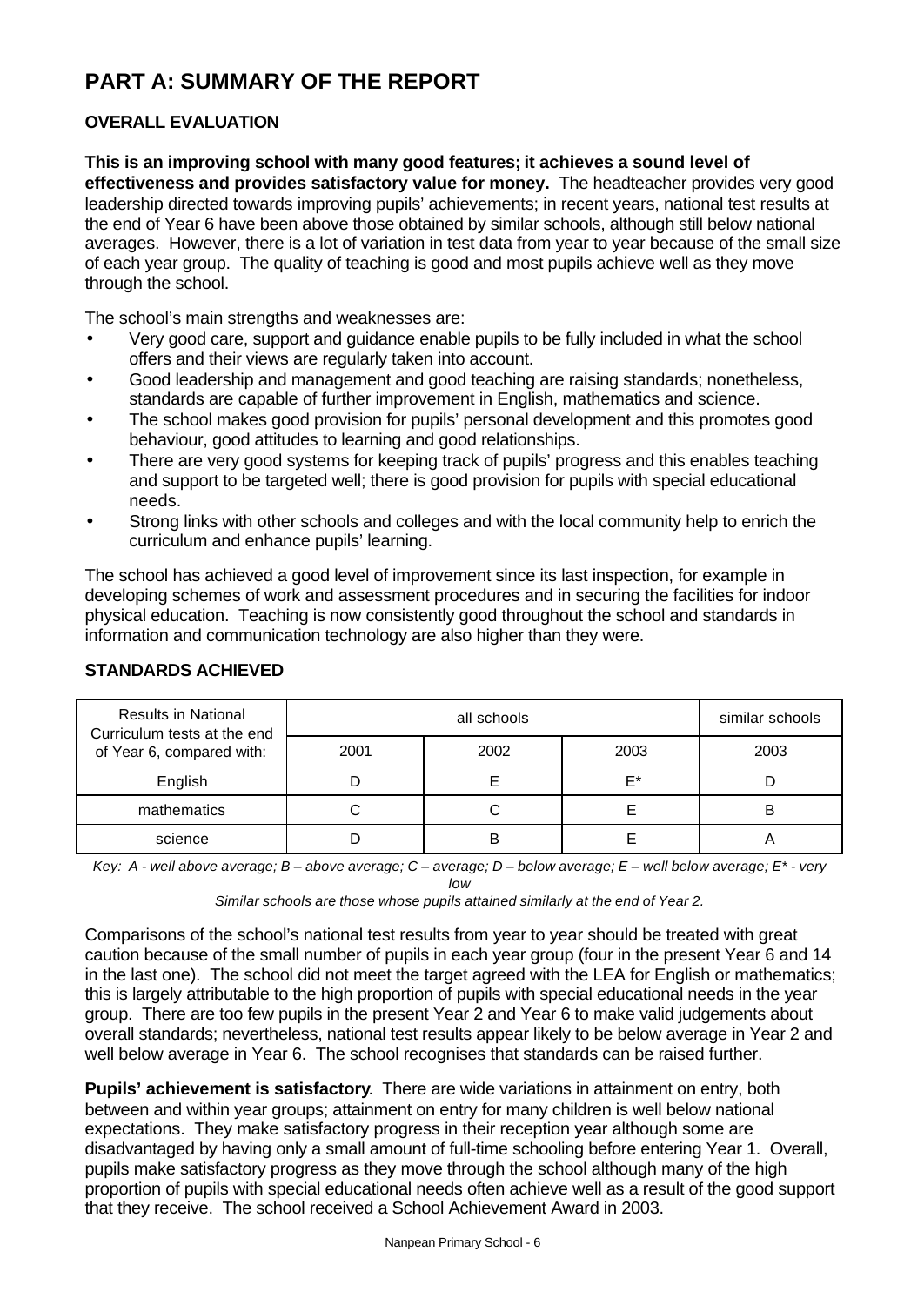**Pupils' personal qualities, including their spiritual, moral, social and cultural development, are promoted well.** The school makes good provision in this respect and most pupils develop positive attitudes towards themselves as learners. Pupils' behaviour and their relationships with each other and with adults are good. Attendance is satisfactory and punctuality is good.

# **QUALITY OF EDUCATION**

**The school provides a good quality of education for all its pupils. Teaching and learning are good.** Provision for children in the Foundation Stage has been improved since the last inspection and is now sound. A particular strength of much of the teaching is the planning to meet the needs of pupils with a very wide range of abilities in the mixed age classes; the school's organisation of having three classes rather than two for literacy and numeracy helps this. Another important strength lies in the work of the teaching assistants who provide good support for pupils with special educational needs and make sure that all are included in the work of the lesson. However, there is insufficient support for reception children in the mixed-age class for them and for pupils from Years 1 and 2. Teachers and other adults provide plenty of encouragement to pupils and as a result most pupils work hard, both on their own and with others. They are acquiring basic skills well and becoming more positive about themselves as learners. The school has very good systems for keeping track of pupils' progress in the subjects of the National Curriculum and religious education.

The curriculum is planned well, with an appropriate emphasis on pupils acquiring basic skills. There are some good opportunities for pupils to practise their literacy skills across the curriculum, particularly in respect of writing. There are less planned opportunities for exercising numeracy and ICT skills. The curriculum is enriched well by after school clubs and by a programme of visits and visitors, often related to the arts. The school provides a high level of care, support and guidance; teachers know the pupils well and take good care of them. The school's links with parents are sound and with the local community are good. Very good links with other schools and colleges directly benefit pupils through the provision of high quality extra opportunities for learning.

# **LEADERSHIP AND MANAGEMENT**

**Leadership and management are good.** The headteacher provides very good leadership focused on raising the achievement of all pupils through continually improving the quality of education provided. Governors are committed and supportive of the headteacher and staff. The school runs smoothly and all aspects of its performance are kept under continuous review.

# **PARENTS' AND PUPILS' VIEWS OF THE SCHOOL**

Most parents hold the school in very high regard, appreciating the fact that their children are taught well and are making good progress. They recognise that the school is led and managed well and value the approachability of the headteacher and staff. They feel that their children are treated fairly and expected to work hard. Most pupils like coming to school and are pleased that their views are listened to and acted on, for example in relation to colour schemes for classrooms and the provision of drinking water in lessons.

#### **IMPROVEMENTS NEEDED**

The most important thing the school should do to improve is:

• Build on existing good practice to raise further standards in English, mathematics and science.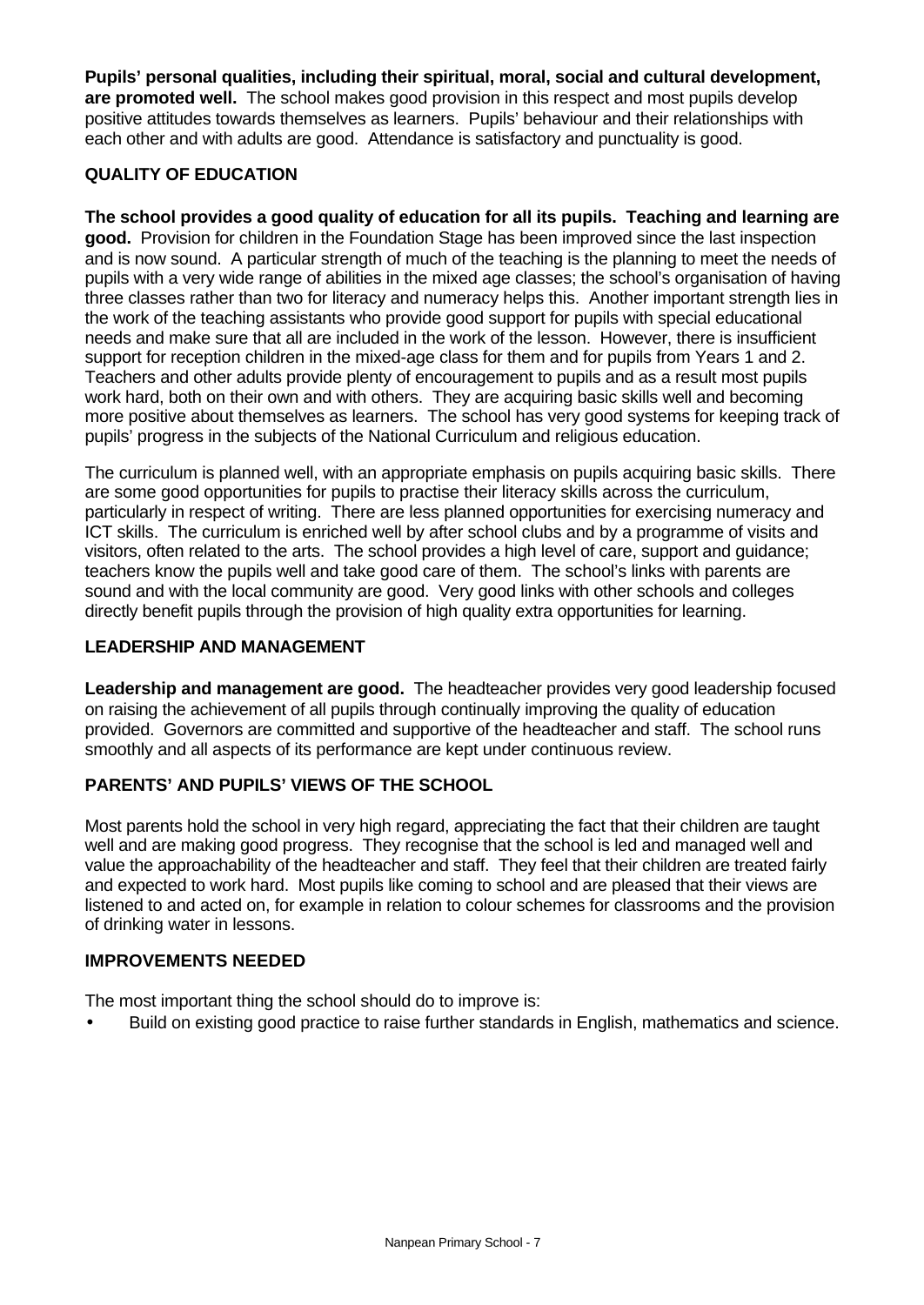# **PART B: COMMENTARY ON THE INSPECTION FINDINGS**

# **STANDARDS ACHIEVED BY PUPILS**

#### **Standards achieved in areas of learning, subjects and courses**

Standards are below average although most pupils achieve well as they move through the school.

#### **Main strengths and weaknesses**

- Throughout the school, most pupils, especially those with special educational needs, achieve well, from what, for many, have been low starting points.
- National test results in reading, writing and mathematics at the end of Year 2 have improved a lot since the last inspection.
- National test results at the end of Year 6 need further improvement.

#### **Commentary**

1. Children's skills, knowledge, understanding and readiness to learn when they enter the school vary a lot from year to year; until recently many did not receive any systematic pre-school education. The attainment on entry of many children is well below national expectations. Children make satisfactory gains in all six areas of learning during their reception year. Overall achievement during the reception year is sound although children with birthdays other than in the autumn term have very little full time experience before entering Year 1. There are only six pupils, with a wide range of ability, in the present Year 2 and they have made at least satisfactory progress from their differing starting points; overall achievement throughout Years 1 and 2 is good.Because of the small number involved no valid judgments of overall standards can be made.For the same reason no judgement is made of the overall standards of the four pupils, again with a wide range of ability, in Year 6.It was not possible for the inspection team to gather sufficient evidence on which to base judgements on standards and achievement in most of the other subjects of the National Curriculum and religious education. It was, however, clear that most of the older pupils have developed sound ICT skills and are competent computer users.

| Standards in: | School results | National results |
|---------------|----------------|------------------|
| English       | 22.7 (23.6)    | 26.8 (27.0)      |
| mathematics   | 24.0 (27.0)    | 26.8 (26.7)      |
| science       | 27.4 (29.6)    | 28.6 (28.3)      |

#### *Standards in national tests at the end of Year 6 – average point scores in 2003*

*There were 14 pupils in the year group. Figures in brackets are for the previous year*

2. Although not too much weight should be placed on comparisons between the performances of different year groups in national tests because of the small numbers of pupils involved (five last year and three the year before) the trend over the last five years in relation to the tests taken at the end of Year 2 has been one of greater improvement than nationally in each of reading, writing and mathematics.Results at the end of Year 6 have fluctuated greatly over the same period and have been influenced by pupils joining the school a year or less before the tests were taken; these results kept pace with the improvements in results nationally.Although there are sometimes large variations from year to year it is not possible to draw any valid conclusions about the significance of differences in the achievement of boys and girls in national tests.The targets for 2003, agreed with the local education authority some two years prior to the tests, were not met in either English or mathematics. However, pupils' achievement was such that the school gained a School Achievement Award. Inspection evidence suggests that national test results at the end of this school year will be below average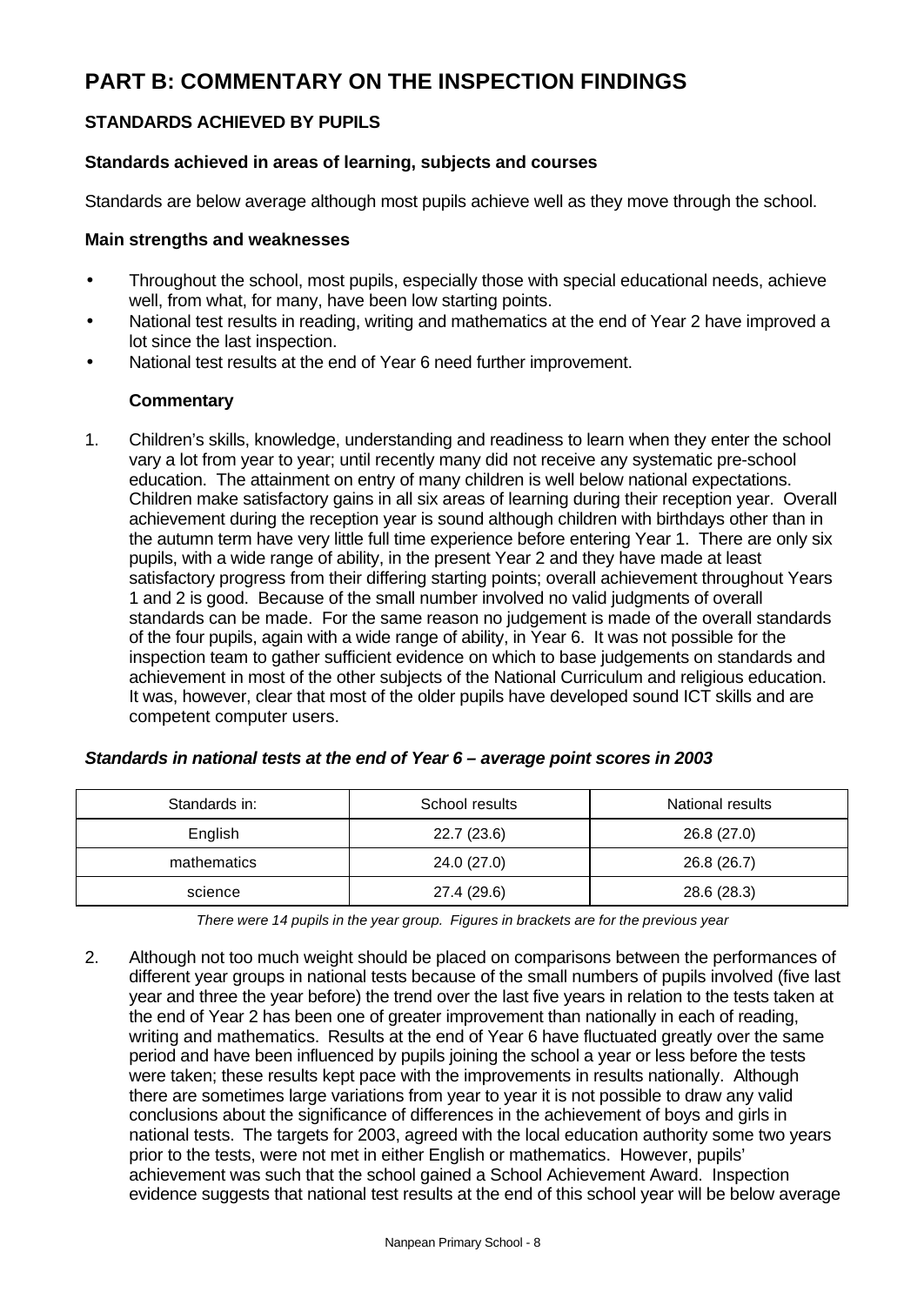for Year 2 and well below average for Year 6; again this may well represent good achievement from low starting points.

## **Pupils' attitudes, values and other personal qualities**

Pupils' attitudes to school, their behaviour and their spiritual, moral, social and cultural development, are all good. Attendance is satisfactory, and punctuality is good.

#### **Main strengths and weaknesses**

- Pupils display a positive attitude to school in general, and learning in particular.
- Most pupils behave well and are considerate to the needs of others.
- Relationships between pupils, and with adults, are good.
- The spiritual, moral, social and cultural development of pupils is good overall but pupils need to be made more aware of the variety of life in multi-ethnic Britain.

#### **Commentary**

- 3. Attendance of pupils is satisfactory, being broadly in line with the national average. The level of unauthorised absence is below the national average. Punctuality of pupils is good which makes it possible for lessons to commence on time and without interruption. Procedures to ensure regular attendance are good and implemented effectively and with consistency.
- 4. Attitudes to school are good throughout all age groups. Pupils are keen to learn and respond positively, particularly when being taught well. Relationships between pupils and with adults are good, which produces a climate within which learning can prosper. The school provides good opportunities for pupils to show initiative and accept responsibility, and this is achieved formally through the school council and informally through pupils assisting at lunch and play times. The involvement of pupils in the design and preparation of the "Guide to Nanpean School" booklet illustrates the increased responsibility now being given to pupils.
- 5. The behaviour of pupils is good throughout the school. They are attentive in class, considerate to others, and are able to play constructively with a sense of purpose. Procedures for promoting good behaviour are clear, appropriate, and effectively implemented. Instances of bullying are extremely rare but the school responds quickly and effectively to any incidents. Many children in the Foundation Stage entered the school with poorly developed social skills and although they improve a lot most will not fully achieve the early learning goals in this area of learning.

#### **Exclusions**

#### *Ethnic background of pupils Exclusions in the last school year*

| Categories used in the Annual School Census |  | No of pupils<br>on roll | Number of<br>fixed period<br>exclusions | Number of<br>permanent<br>exclusions |
|---------------------------------------------|--|-------------------------|-----------------------------------------|--------------------------------------|
| White - British                             |  | 36                      |                                         |                                      |

*The table gives the number of exclusions, which may be different from the number of pupils excluded.*

6. Provision for spiritual, moral, social and cultural development is good, overall. Provision for spiritual awareness is satisfactory and pupils are provided with adequate opportunities for reflection through assemblies. Pupils display a high respect for the feelings and values of others; this is often seen in the classroom where the older pupils demonstrate sensitivity and respect to their younger counterparts. They have a clear understanding as to the difference between right and wrong, as was evident at an assembly where the headteacher role-played herself as an intolerant and insensitive autocrat. Provision for cultural development is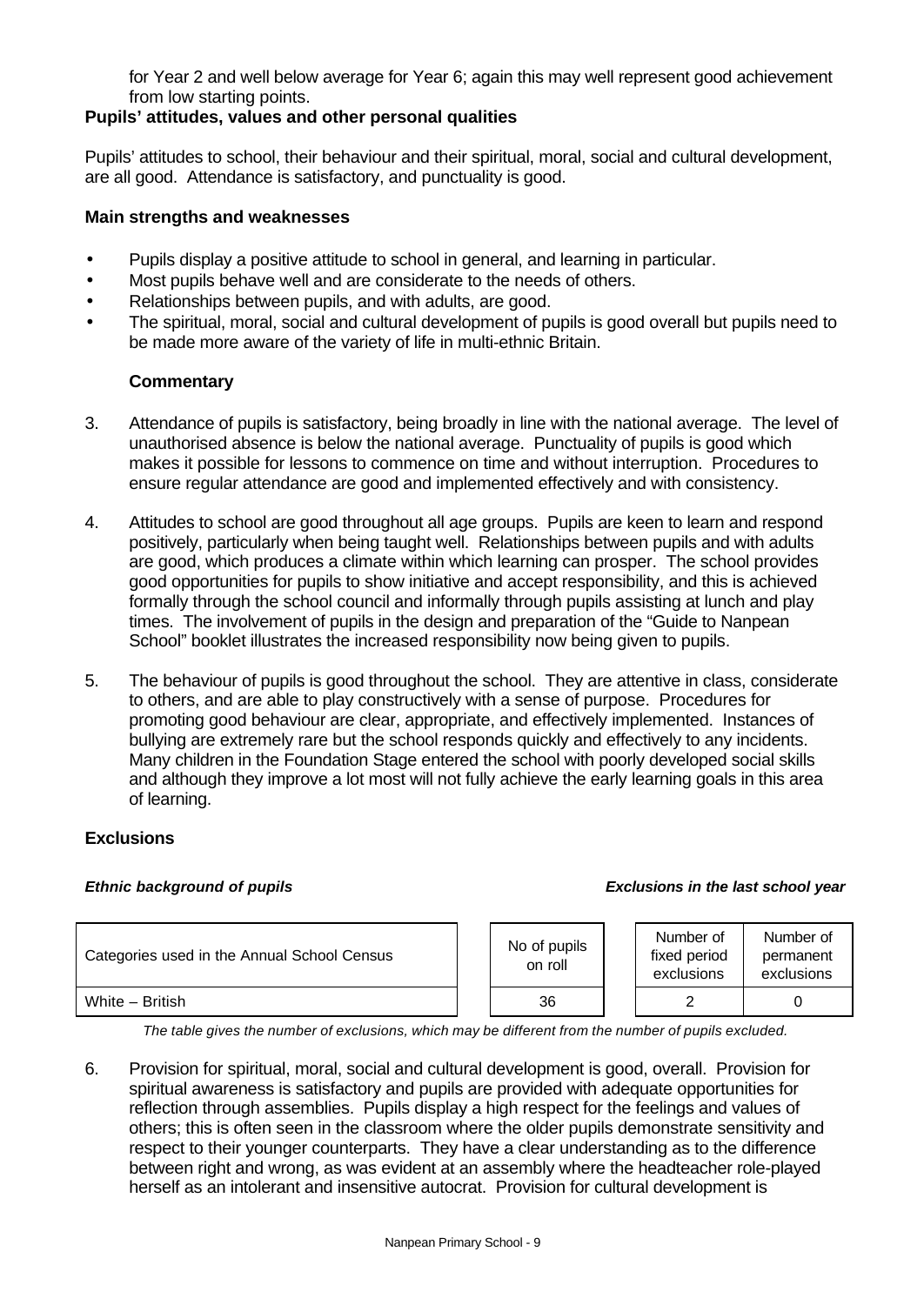satisfactory but there are few opportunities for pupils to develop their awareness of the richness and diversity of multi-ethnic Britain.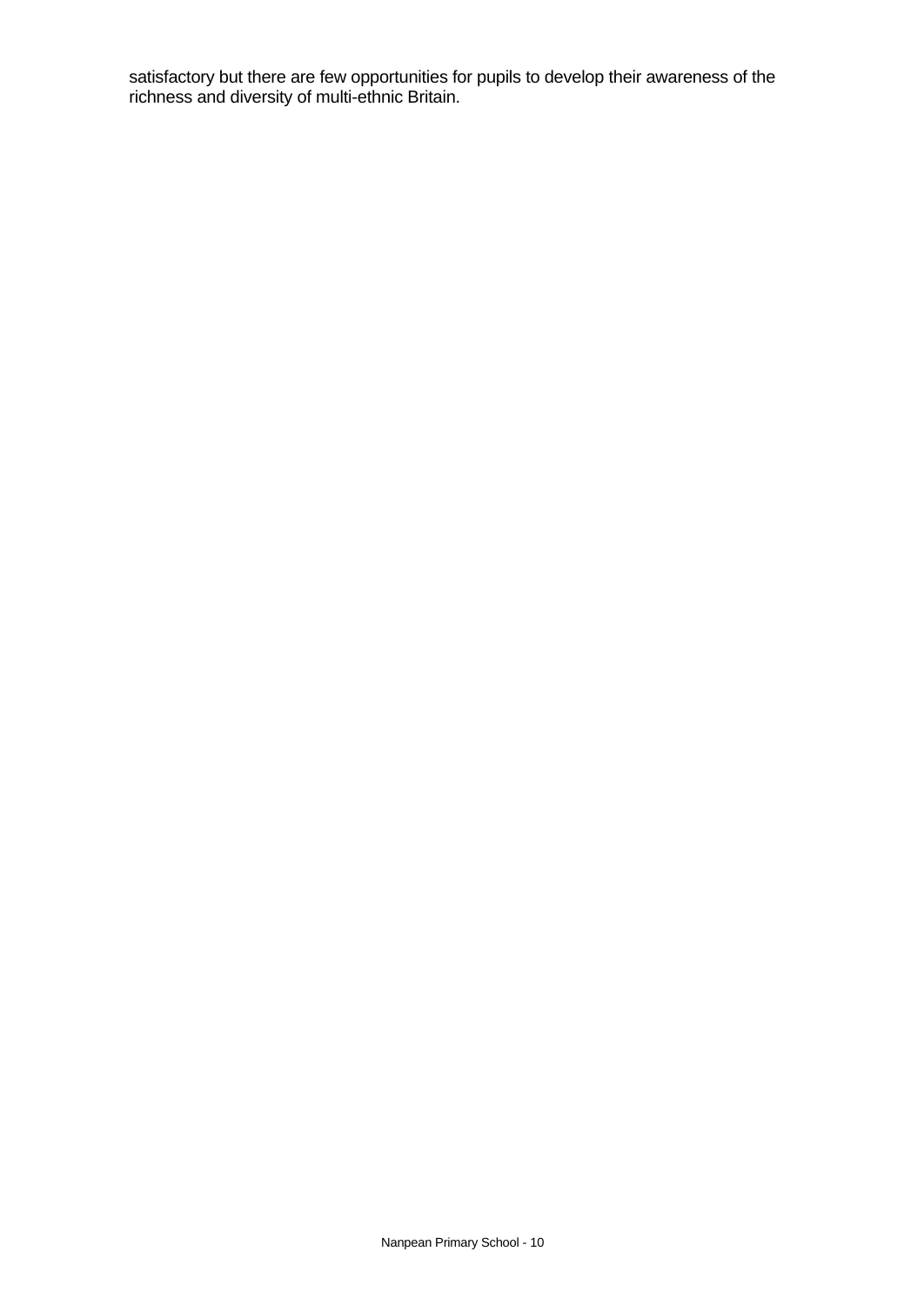## **Attendance**

#### *Attendance in the latest complete reporting year (%)*

| Authorised absence |     |  | Unauthorised absence |     |
|--------------------|-----|--|----------------------|-----|
| School data<br>5.4 |     |  | School data          | 0.0 |
| National data      | 5.4 |  | National data        | 0.4 |

thorised absence

*The table gives the percentage of half days (sessions) missed through absence for the latest complete reporting year.*

# **QUALITY OF EDUCATION PROVIDED BY THE SCHOOL**

The school provides a good quality of education for all its pupils. Teaching and learning are good. The curriculum meets pupils' needs well, with an appropriate emphasis on literacy and numeracy; provision for pupils to develop their ICT skills is good but not enough use is made of these skills to enhance learning across the curriculum. There is good enrichment of the curriculum through opportunities to take part in sport and the arts. Pupils benefit from the high level of care, support and guidance that the school provides and from the strong links with the local community and, especially, with other schools and colleges.

#### **Teaching and learning**

The quality of teaching and learning is good and assessment is very good.

#### **Main strengths and weaknesses**

- Good teamwork between teachers and teaching assistants provides pupils, including those with special educational needs, with the help that they need in order to be fully included in lessons.
- Teachers plan carefully to meet the wide range of learning needs in the mixed-age classes, although plans cannot always be fully implemented because of lack of trained adult support.
- Teachers make clear what they expect in terms of work and behaviour and provide very good encouragement to pupils; as a result pupils develop positive views of themselves as learners and do their best.
- Questions are used well to consolidate, extend and assess pupils' learning so that the work subsequently provided meets pupils' needs.

- 7. The overall teaching of English, including literacy, is good.Literacy skills are increasingly taught well across the curriculum. In mathematics, including numeracy, teaching is good overall and there are good examples, especially in science, of the application of pupils' numerical skills. Teachers make good use of ICT resources to enhance the presentation of lessons and to promote pupils' involvement. There are good examples of the use of pupils' developing ICT skills to support and extend learning in other subject areas; the school has rightly identified this as an area for further development.Too little teaching was seen in the other subjects of the National Curriculum and religious education to support judgements as to the overall quality. However, during the inspection teaching and learning were judged to be good or better in nearly 70 per cent of the lessons observed. This good teaching makes a vital contribution to pupils' good attitudes to their learning and to raising standards.
- 8. Teachers take a lot of care with their lesson planning so that the wide range of learning needs in the mixed-age classes are met well; the overall quality is good and splitting the two classes into three for literacy, numeracy and science and the work of the headteacher in monitoring and evaluation make very important contributions to this. However, the lack of trained support for the youngest children means that they do not always have the full range of opportunities that they need.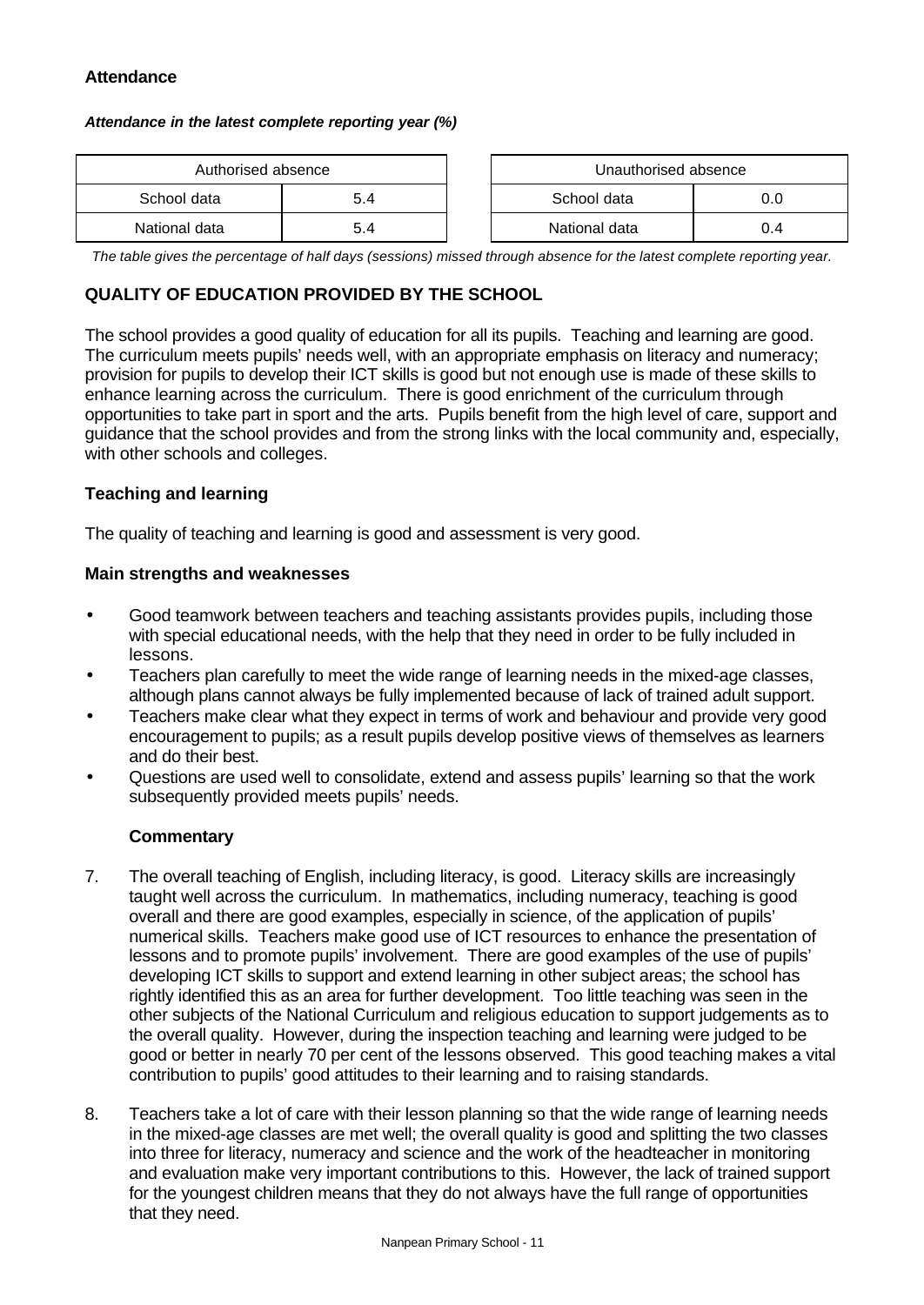- 9. Class teachers ensure in their lesson plans that appropriate provision is made for pupils with particular learning needs and they meet the needs of pupils with a special educational need with good quality support; as a result pupils achieve well. Teaching assistants work well with class teachers and provide an appropriate blend of help and challenge, thereby making sure that pupils are fully included in lessons.
- 10. Teachers make clear what is expected in terms of the standards of work and behaviour. Because pupils know what is expected of them they work well with each other and with adults and there is a pleasant and purposeful working atmosphere in classrooms and around the school.A very good investigative science lesson with pupils in Years 3 and 4 was conducted with enthusiasm on the part of the adults and the pupils. Because the tasks were interesting and within the capabilities of the pupils, their attitudes to learning and their behaviour were particularly good. Most pupils work hard in lessons and are acquiring the basic skills necessary for further learning well.
- 11. There is very good use of on-going assessment to give feedback to pupils and to plan further work. In English, mathematics and science the information gained is used very well to track individual pupils' progress in terms of the National Curriculum levels. The school also keeps good assessment records in other areas of the curriculum. Teachers use questions well to revise earlier learning and to prepare pupils for the subject of the lesson, for example when the teacher reminded pupils of the pictogram they had made previously before moving on to demonstrate the use of a computer graph drawing problem.
- 12. Work is regularly marked and recent improvements mean that pupils receive good feedback on their work and pointers for further improvement. There were some good examples of homework being used to promote learning, for example when pupils in Year 2 and Year 3 collected data about the frequency of television advertisements in the evening. As well as supporting pupils' learning such homework provides an opportunity for parents to become involved; there is scope for further development in this respect.

# *Summary of teaching observed during the inspection in 16 lessons*

| Excellent | Very good | Good | Satisfactory | Unsatisfactory | Poor | Very Poor |
|-----------|-----------|------|--------------|----------------|------|-----------|
|           |           | 10   |              |                |      |           |

*The table gives the number of lessons observed in each of the seven categories used to make judgements about lessons.*

# **The curriculum**

The school provides a broad, balanced and coherent curriculum, with a secure level of continuity and progression and a good range of opportunities for enrichment. The curriculum meets pupils' needs well.

#### **Main strengths and weaknesses**

- Provision for pupils with special educational needs is good.
- The good provision for pupils' personal, health, social and citizenship education.
- The school's good provision for equality of opportunity and inclusion for all pupils.
- Very good links with outside agencies provide a very good range of arts activities.
- Current resources to support the outdoor curriculum for the youngest children are limited.

#### **Commentary**

13. There is a good level of equality of opportunity for all pupils and the school is very inclusive in all its policies and practices. Provision for pupils with special educational needs is good and the significant proportion of pupils with special educational needs make good progress towards their individual targets because of the good ratio of adults to pupils in both classes. There are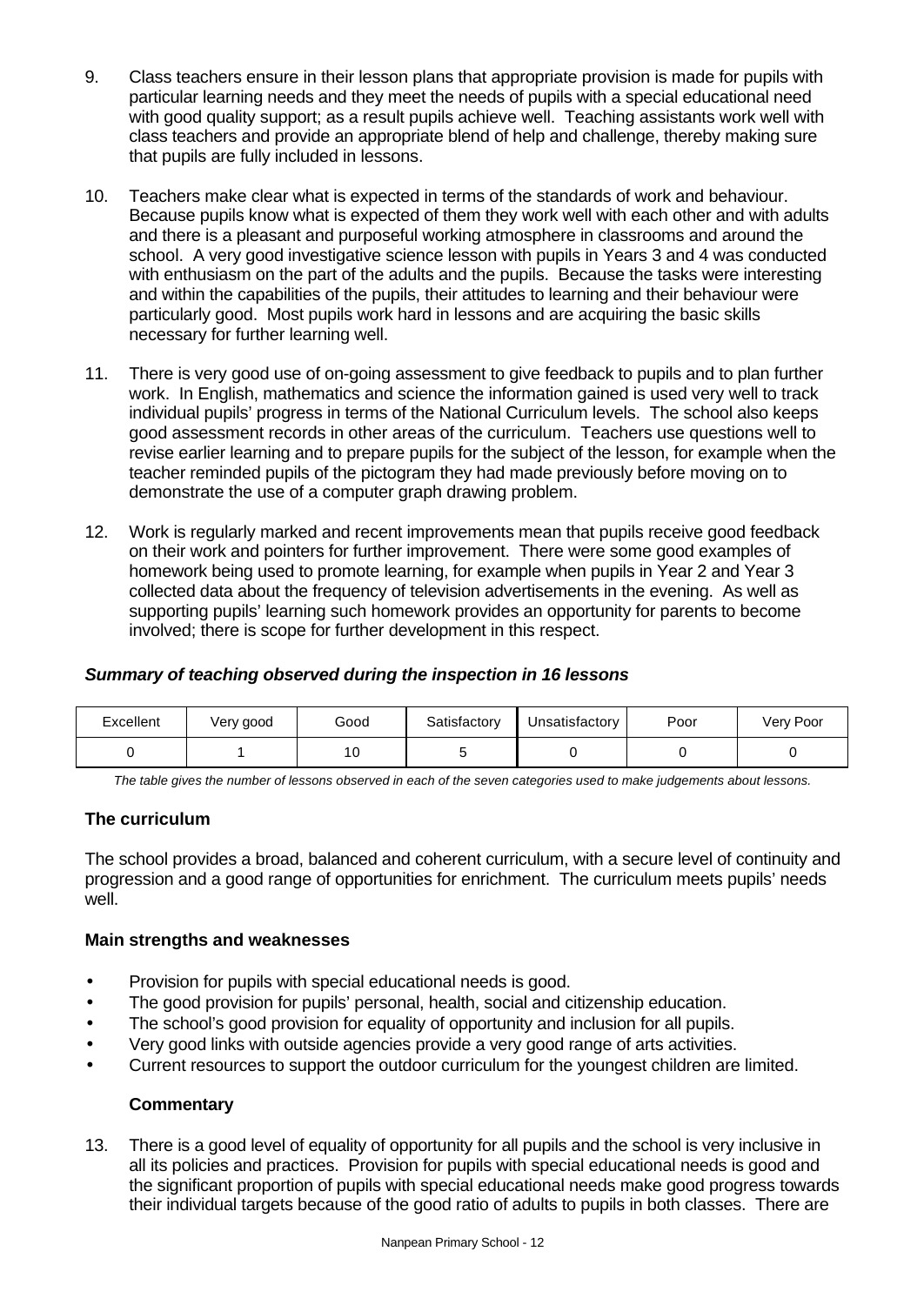consistent whole-school approaches to teaching and to applying literacy and mathematics across the curriculum. There is evidence that the school's willingness to adopt new strategies and to seek and accept guidance on re-formulating the curriculum has been particularly successful in recent times; the increased emphasis on outdoor visits as a stimulus for pupils' writing is a particularly successful innovation. The curriculum is planned well to accommodate the fact that pupils spend more than one year in the same class.

- 14. The school makes good provision for personal, social and health education, both through specific lessons and across the curriculum, including, where appropriate, drugs awareness and sex and relationship education. The school council provides a valuable opportunity for pupils to take responsibility and to experience democracy in action.
- 15. The school provides pupils with a good range of interesting and relevant extra-curricular activities that enrich the curriculum. Due to the links with, and the financial support from, the Cornwall Creative Partnership, the school's participation in the arts, with such examples as the visits to museums and the projects undertaken with working artists, is a particular strength of the school's provision. A satisfactory range of sporting events and visits linked to the curriculum are organised to extend pupils' experiences and an appropriate range of visitors work in the school during the year. Through its strong links with other local primary schools and with the secondary school to which most children move, the school prepares pupils well for later stages of education.
- 16. There is an appropriate match of teachers to the curriculum, although at the time of the inspection, both class teachers were temporarily employed, covering the agreed long- term absences of the two permanent members of staff. The headteacher teaches for part of each morning, allowing the organisation of three classes for literacy and numeracy lessons and this reduces somewhat the very wide age and ability range that teachers have to plan for. Although the provision of teaching assistants is satisfactory overall, the lack of a specifically trained assistant for the reception children in the mixed age Reception/Key Stage 1 class, due to present budgetary constraints, is a weakness. Despite the generally small cohorts of pupils, there are times – particularly when outdoor activities need to be planned, organised and supervised - when a third pair of hands would be very useful and of great benefit to both the class teacher and the children.
- 17. The school is currently awaiting completion of a sports hall and arts facilities for joint use with the community and there has been substantial extension and remodelling of the existing building. Accommodation at present is adequate for teaching the curriculum, with pupils benefiting from the use of a leisure centre for physical education. ICT resources have been greatly improved since the last inspection; in most respects resources are satisfactory although there is little opportunity for younger children to use larger wheeled toys to enhance their physical development, including co-ordination, and their ability to play together.

#### **Care, guidance and support**

The school provides a safe and secure environment within which learning and personal development flourish. The support, advice, and guidance given to pupils are very good. The involvement of pupils in the life of the school is good.

#### **Main strengths and weaknesses**

- Arrangements for safeguarding the health, safety, and welfare of pupils are good.
- The school effectively seeks the views of pupils and acts upon these when appropriate.

# **Commentary**

18. Health and safety procedures, including those relating to child protection, are good. Documented risk assessments have been prepared, covering most facets of school life, including external visits and the hazards associated with individual subjects. Security issues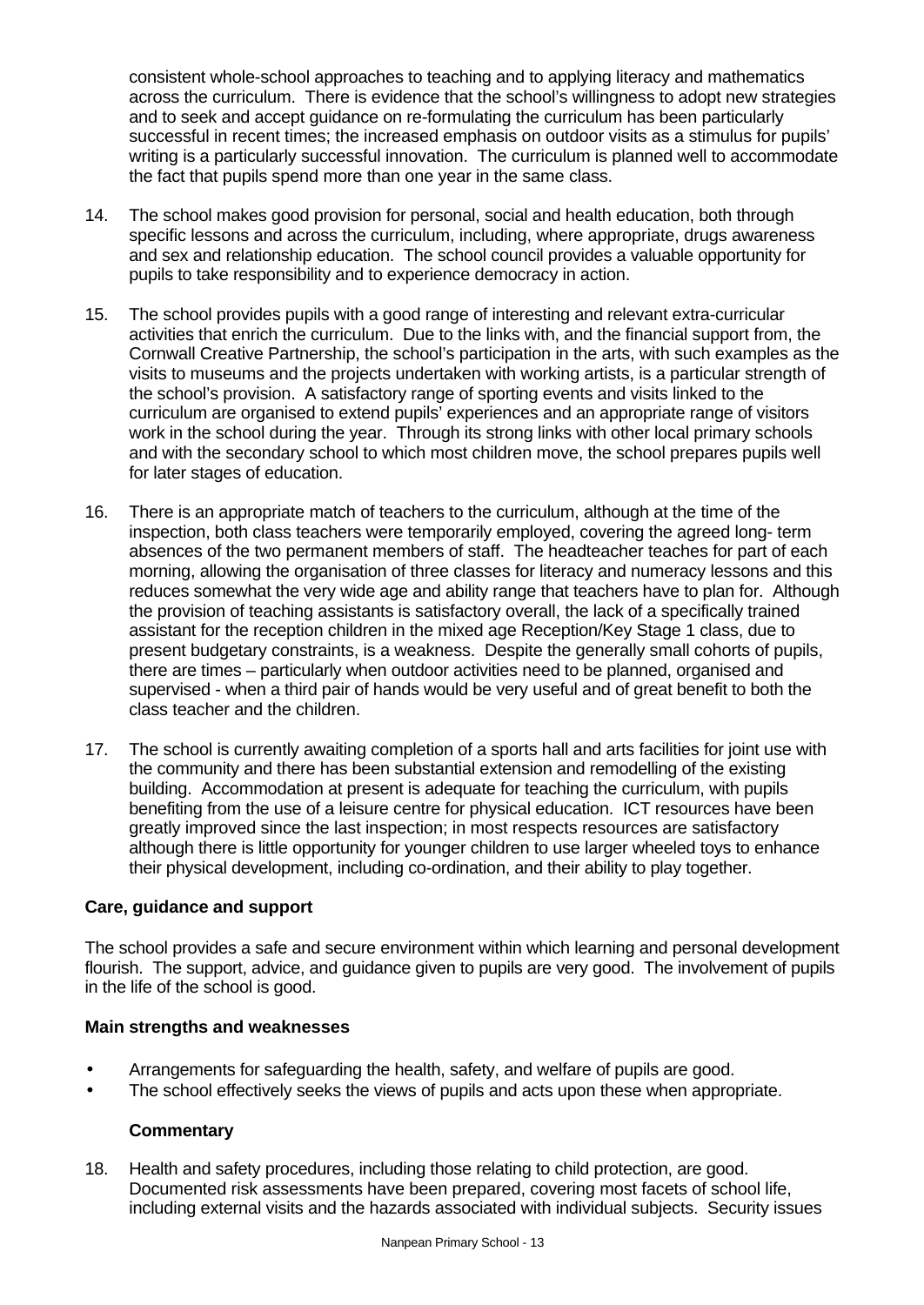are taken very seriously, as exemplified by the controlled access into the main school building. Welfare arrangements fully meet the needs of the school, and all accidents are properly recorded and investigated. Health and safety arrangements are effectively monitored by a governor with designated responsibility.

- 19. The care, guidance and support afforded pupils are of a very high quality. All staff are caring, sympathetic and competent in providing good quality pastoral support which is based on a close knowledge of individual pupils and the good personal relationships they have developed with them. The very good quality guidance given to pupils, including those with special educational needs, is made possible by the thorough and accurate recording and monitoring of pupils' personal development and learning.
- 20. Induction arrangements for new pupils are good, particularly those commencing on a planned basis at the beginning of term. Parents and pupils are provided with all relevant information and advice prior to the start of school and this contributes to a relatively stress-free transition into formal education.
- 21. The school effectively seeks the views of pupils and, wherever feasible, acts upon these. Consultation with pupils operates through the school council, which provides an effective sounding board for ideas to be expressed. The school responds positively to suggestions, as was seen recently when pupils chose the new colour schemes for classrooms and selected the most appropriate means of providing drinking water in lessons. Pupils are currently selecting their preferred type of outdoor play equipment. These consultation initiatives are significantly enhancing pupils' self-esteem and sense of responsibility.

#### **Partnership with parents, other schools and the community**

Very good partnerships have been established with local educational establishments; those with the local community are good. There is a sound partnership with parents.

#### **Main strengths and weaknesses**

- Very strong links established with local educational establishments greatly enhance learning and personal development.
- Communication with parents is very good.
- Community links are good and enhance the curriculum.

- 22. Parents hold the school in very high regard. They believe their children make good progress as a result of good teaching delivered within a safe and secure environment.
- 23. Communication with parents is very good, providing them with detailed information as to developments within school and also as to how their children are progressing. This information allows parents to provide effective support at home with learning and personal development. Parents receive weekly newsletters, which are highly informative and very readable. The school prospectus, although not fully up-to-date, is detailed and reader-friendly. The governors' annual report to parents provides a very good summary of the previous year's events and achievements. Parents receive an annual written report that provides comprehensive information on pupil progress in every subject and includes targets set for the future. Very good feedback is given on pupils' personal development. Parents are also made aware of their children's progress at regular parent evenings and through informal discussions with teachers held before and after school. In performing this role, teachers are accessible, well informed and anxious to help.
- 24. Although used infrequently, very good procedures have been established for dealing with complaints or concerns. Parents are fully aware of what steps to take should they have a problem.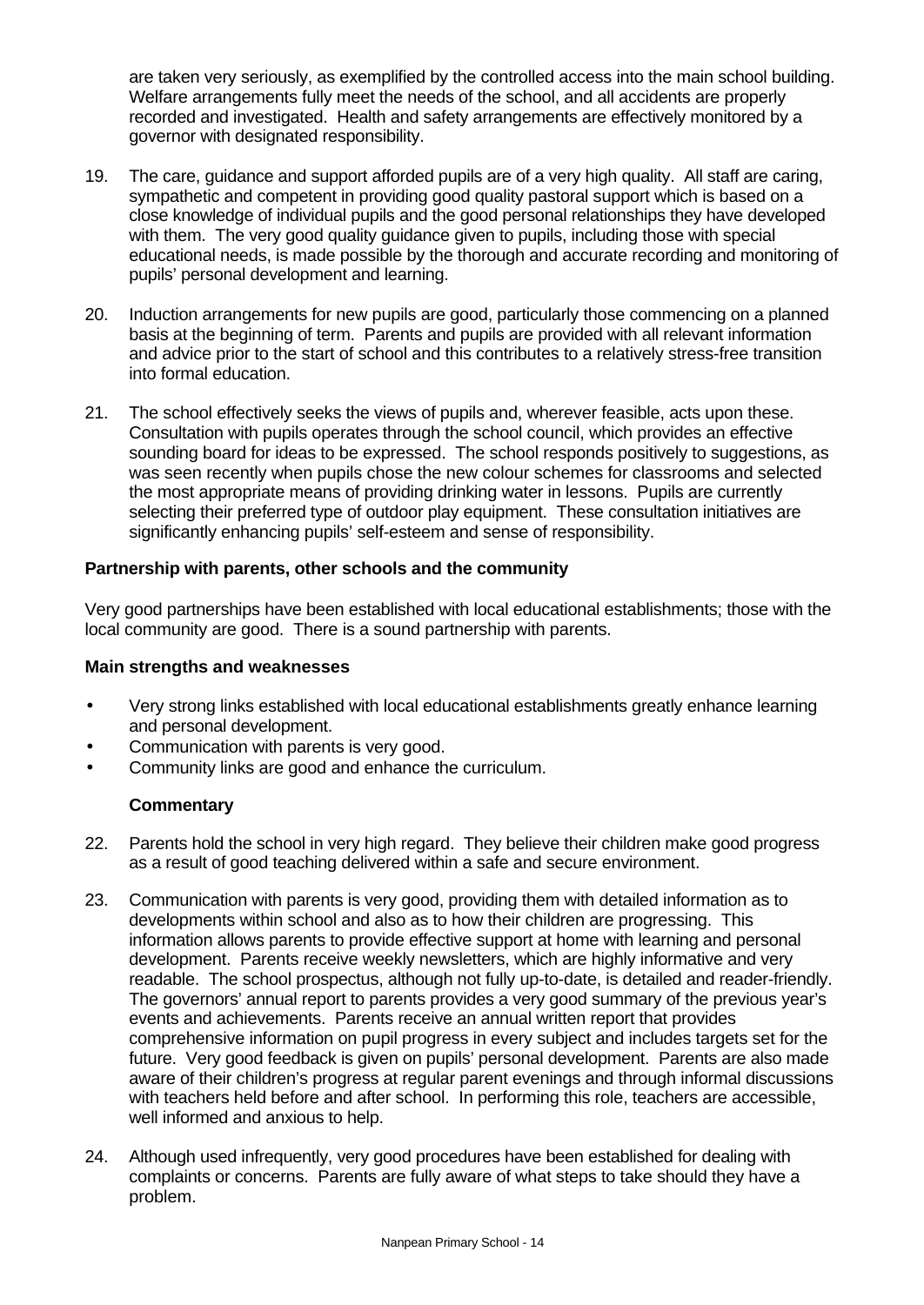- 25. Parental involvement in the life of the school is satisfactory. Assistance is given with out-ofschool visits and school clubs. Parental help is provided with reading and with the organisation of the library. Parents are effectively helped to support their children's learning at home by being provided with leaflets explaining how pupils now learn numeracy and literacy. Reception parents learn how literacy skills can be developed through the use of ICT by attending regular weekly workshops funded through the "Link into Learning" initiative. These courses, attended jointly with pupils, effectively help parents to support pupil learning at home.
- 26. Links with the local community are good and significantly enhance learning. Regular visits to the adjacent clay mines greatly develop pupils' awareness of their local industrial heritage and provide them with an invaluable insight into the world of work. A strong partnership has been established with the local church that enhances their spiritual awareness and makes them more familiar with various Christian traditions. A particularly imaginative example was the holding of a mock wedding in which the participants were pupils from the school.
- 27. Partnerships with local educational organisations are very good and greatly enhance the curriculum. Very effective liaison exists with the adjacently situated Nanpean Nippers Preschool and this ensures that, for many children, there exists a smooth transition into full-time education. A very high quality partnership has been established with the local secondary school and primary schools through the Brannel Cluster which has established detailed transitional arrangements for pupils transferring to secondary school, including special provisions being made for pupils with special educational needs and those classified as gifted and talented. Collaboration in professional development and curriculum co-ordination greatly enhances the quality of learning, as do the many other joint ventures, which include the performing arts and sport and, very recently, linking with schools in more ethnically diverse parts of Britain

# **LEADERSHIP AND MANAGEMENT**

Leadership and management are good and governance is satisfactory.

#### **Main strengths and weaknesses**

- The headteacher has a very clear vision for the development of the school and has gained the support of governors, staff and parents; she provides very good leadership.
- The school runs smoothly and its work is focused sharply on raising all pupils' achievements through improving the quality of education provided.
- Approaches towards financial management are good and support the school's efforts to achieve its educational priorities.

- 28. The headteacher provides very good leadership and has, in a relatively short period of time, gained the confidence of parents, staff and governors. She has established a pleasant and purposeful climate for learning in which all are welcomed and valued; the school has a strong commitment to including all pupils in its work and is very successful in this.
- 29. Under the leadership of the headteacher the school has coped very successfully with long term staff absences and with the demands of a substantial building and refurbishment programme; there have been considerable improvements to the provision and facilities since the last inspection. Strategic planning is focused well on improving the quality of education provided, for example in terms of ICT facilities, in order to raise pupils' achievements. The school sees the greater involvement of parents as key to this and the Family Learning project for reception children and their parents is an important recent initiative in this respect.
- 30. There are very good systems for regularly monitoring and evaluating pupils' progress in English, mathematics and science. These provide clear evidence of the achievement of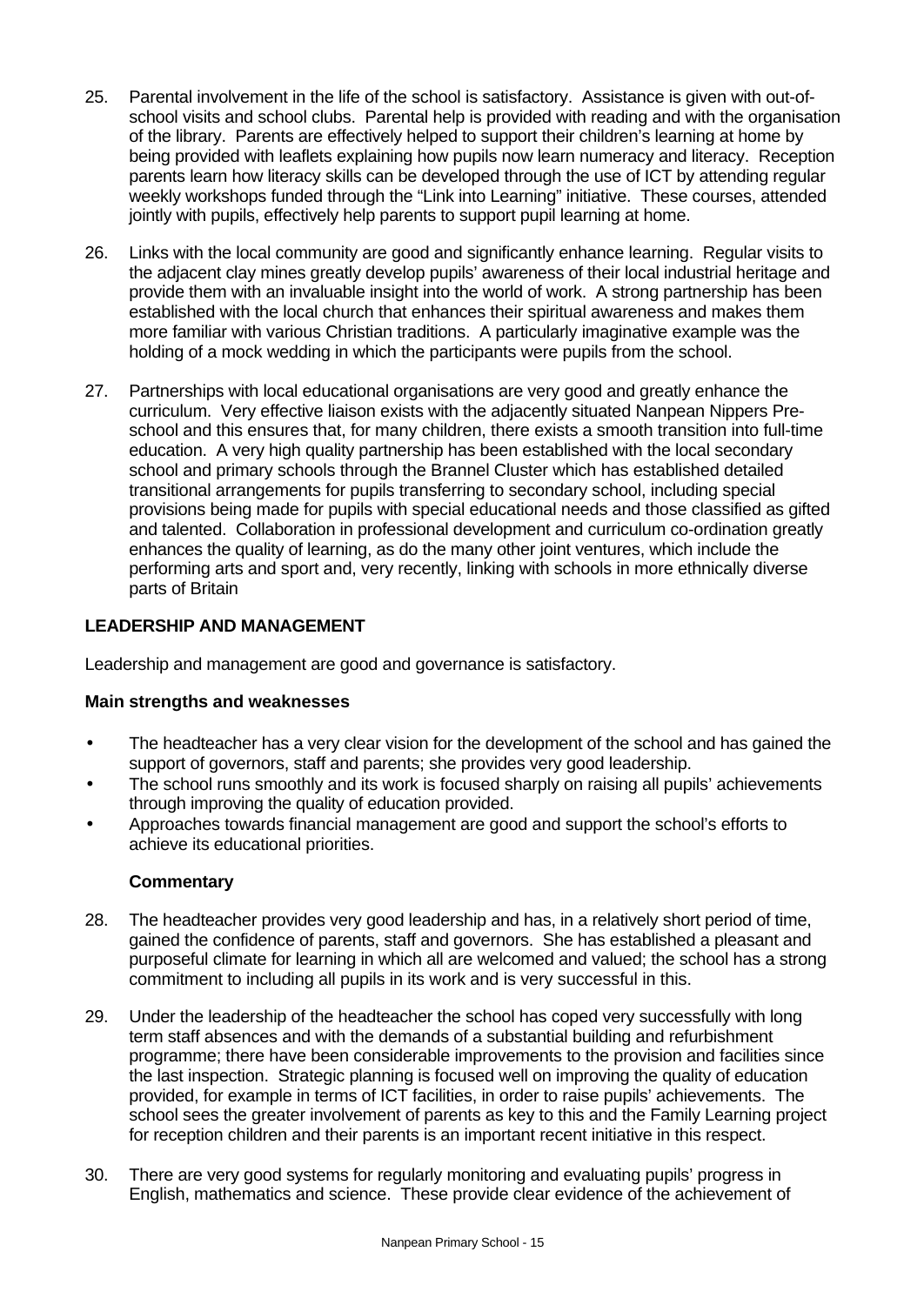individual pupils as well as groups and enable the school to target support effectively when necessary. There is also good assessment of pupils' work in the other subjects of the National Curriculum and religious education. The school's spending is matched closely to the priorities in its improvement plan; finances are managed well by the headteacher, the school secretary and the governing body. They have prudently put money aside in order to support improvements to staffing and to fund improvement to resources following completion of the building programme. Governors actively seek to obtain best value for money and follow the recommended procedures. The school provides satisfactory value for money

#### **Financial information**

#### *Financial information for the year April 2002 to March 2003*

| Income and expenditure $(E)$ | Balances (£) |                                                                                                                 |
|------------------------------|--------------|-----------------------------------------------------------------------------------------------------------------|
| Total income                 | 206,105      | Balance from previous year                                                                                      |
| Total expenditure            | 212,359      | Balance carried forward to the                                                                                  |
| Expenditure per pupil        | 4.424        | Much of the accumulated balance I<br>meet the costs of extra staff and co<br>the rebuilding and refurbishment p |

| Income and expenditure $(E)$ |                     | Balances (£)                                     |        |
|------------------------------|---------------------|--------------------------------------------------|--------|
| 206.105<br>Total income      |                     | Balance from previous year                       | 56.730 |
| Total expenditure            | 212,359             | Balance carried forward to the next              | 50.476 |
| (0.888)                      | $\Lambda$ $\Lambda$ | Much of the acoumulated belenge has been used to |        |

Much of the accumulated balance has been used to meet the costs of extra staff and costs connected with the rebuilding and refurbishment programme.

31. The governance of the school is sound. Governors have a deep understanding of the community that the school serves and give generously of their time in supporting it. The very experienced chair and vice chair are frequent and welcome visitors, as is the local vicar. Another governor provides coaching in football and several are parents or work in the school or the neighbouring nursery. They value the increased openness of the school and have a keen understanding of the other qualities of this small village school as well as the difficulties that come with its size and the low attainment on entry of many of its pupils. With the ready cooperation and encouragement of the headteacher they are increasingly involved in contributing to strategic decisions focused on improving provision and raising standards. The governing body takes care to ensure that the school fulfils its statutory duties.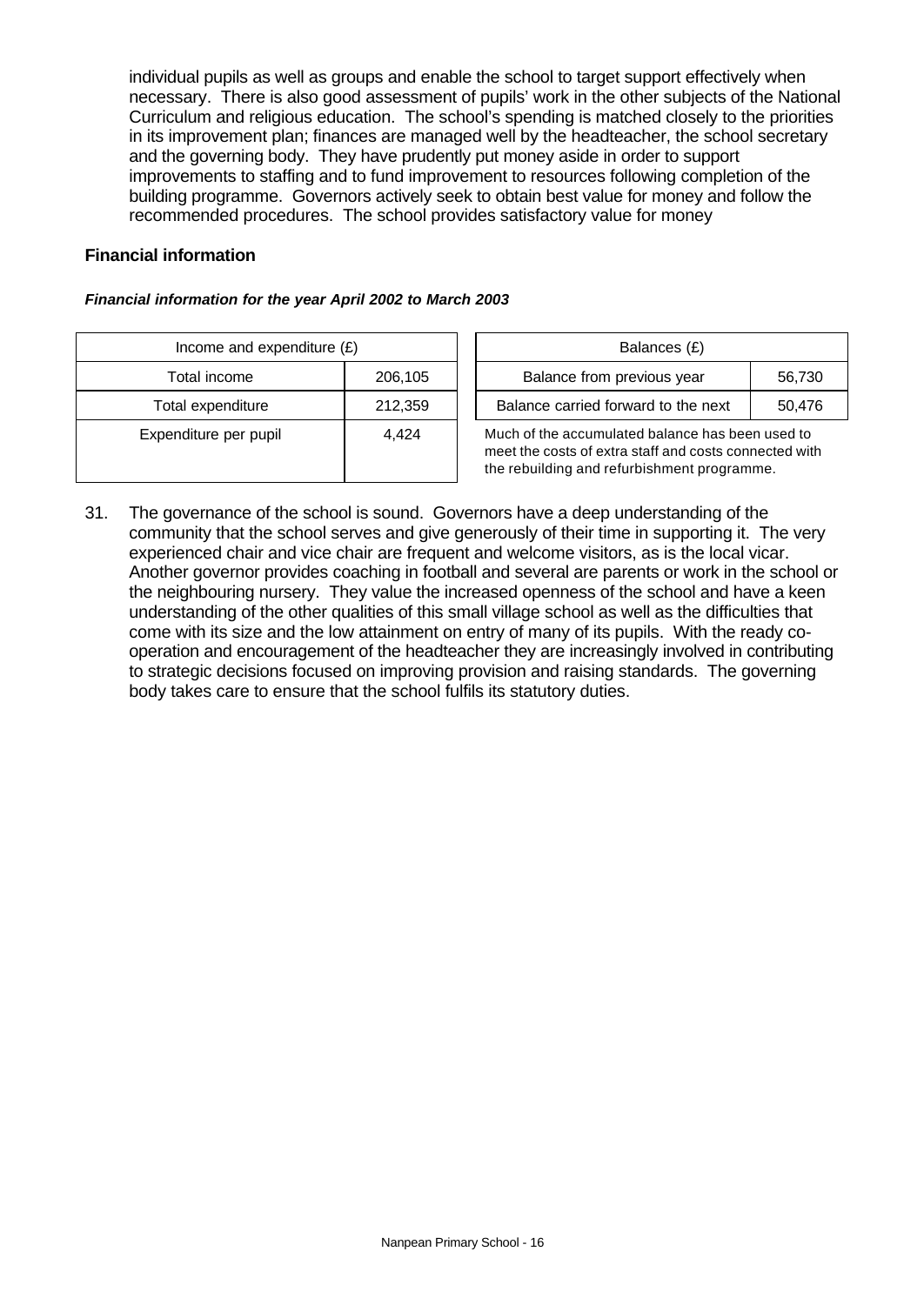# **PART C: THE QUALITY OF EDUCATION IN AREAS OF LEARNING, SUBJECTS AND COURSES**

# **AREAS OF LEARNING IN THE FOUNDATION STAGE**

Provision for the Foundation Stage is **satisfactory**.

#### **Main strengths and weaknesses**

- The caring and supportive working atmosphere enables children to be secure and happy in school.
- The good classroom management skills of the teacher lead to children behaving and working well.
- There are not enough free choice opportunities for children to develop independent working skills.
- The range and quality of resources for the outdoor curriculum are unsatisfactory.

- 32. Overall attainment on entry to the school varies widely from year to year due to the very small numbers involved. Although the school has begun to notice gradual improvements in children's attainment on entry now that a nursery has opened on site, records from recent years demonstrate that attainment on entry is significantly below national expectations. The attainment of children in the present reception year is well below national expectations in most of the Early Learning Goals, particularly in the areas of communication, language and literacy, in mathematical development and in personal, social and emotional development.
- 33. Because of the small school roll, the youngest children, who attend part-time and who are described as "Early Years' by the school, are taught in the same classroom as the Reception children, some of whom are also part-time, and Year 1 and Year 2 pupils. The system of staggered intake, which follows the current local education authority policy, has the disadvantage that some children get very limited experience of full-time schooling before they start the Year 1 curriculum. Due to severe budget constraints, there is only one teaching assistant in the class; she works well with the class teacher and has good relationships with the children. However, the lack of a suitably qualified assistant for the youngest children causes considerable organisational difficulties for the teacher, who clearly cannot be in two or three or even four places at the same time and yet has to provide distinctive learning experiences for four different groups of children. This also restricts provision for the outdoor curriculum and for free choice activities - for example, when there are outdoor activities, the children have to be either in or out since there is only one adult to supervise them. Despite these difficulties, most children make sound progress from relatively low starting points; overall achievement is satisfactory**.**
- 34. Teaching of the Early Years/Reception children ranges from good to satisfactory and is satisfactory overall. The teacher is well organised, plans activities well and has a very good rapport with the pupils so that they want to do their best for her. However, her ability to provide an exciting range of activities for the youngest children is severely curtailed by the need to plan for and engage Year 1 and Year 2 pupils at an appropriate level at the same time. Due largely to the lack of additional adult support, the teacher is only able to provide a limited range of activities to encourage children to share, co-operate and develop their independence. On occasion, rather formal (but, given the situation, unavoidable) teaching methods resulted in children spending rather too much time sitting on the carpet. However, the fact that these very young children are able to do this for prolonged sessions is a good indication of the very good classroom management skills of the teacher and the very good relationships she has built with the children in a very short time. Although the current outdoor area has the advantages of being secure and being readily accessible from the classroom, there is only a limited range of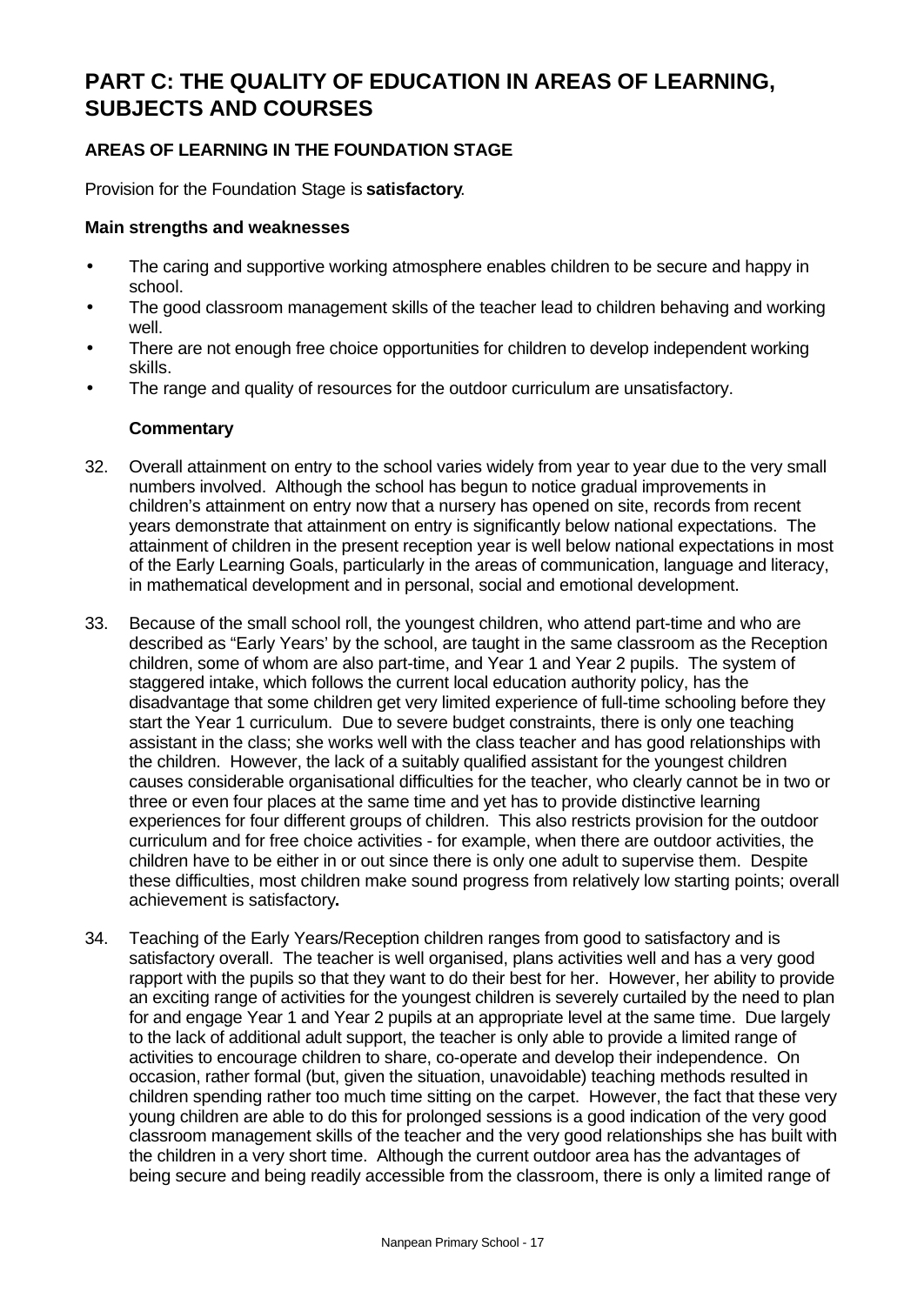free-choice and teacher-directed activities on offer; resources for the 'outdoor curriculum' are currently unsatisfactory.

# **PERSONAL, SOCIAL AND EMOTIONAL DEVELOPMENT**

Provision for personal, social and emotional development is **satisfactory**.

35. Attainment on entry is well below that typically found and most children are unlikely to achieve the early learning goals expected for their age by the end of the Reception year. However, most work and play together well, helping each other, playing happily and taking pride in their work. The class teacher has developed very good relationships with the children in a relatively short time and works consistently to ensure good relationships between children. As a result, they behave well, sitting quietly during the teacher's 'expositions' and 'trying their best' for their teacher.

#### **COMMUNICATION, LANGUAGE AND LITERACY**

Provision for communication, language and literacy development is **satisfactory**

36. Most children are unlikely to achieve the early learning goals expected for their age due to their well-below-average attainment on entry to the school. In the lessons observed, the teacher provided good opportunities for speaking and listening but only a minority of the children, when encouraged to talk to the class about their pictures, did so confidently using a range of vocabulary appropriate for their age. Children learn to enjoy books, picking out their favourite characters, pictures and rhymes and enjoy listening to stories. They are beginning to recognise some basic words and recognise and write their names.

#### **MATHEMATICAL DEVELOPMENT**

Provision in mathematical development is **satisfactory**.

37. Most children are unlikely to achieve the goals expected for their age by the end of the Reception year due to their well-below-average attainment on entry to the school. Most children in an observed numeracy activity led by the teacher were able to use numbers as labels for counting when counting spots "one, two, three…" and recognised the numerals to 1 to 5. In another activity, supported by the teaching assistant, the youngest children were choosing and being encouraged to talk about pieces of fruit. As a group, they are very quiet and need careful encouragement to offer their ideas and preferences, although one, a more able and confident child, does offer "More" when asked whether her three pieces of fruit were "more than or less than" her friend's two pieces. Children are beginning to represent numbers using fingers, marks on paper and on the computer.Teaching in this area of learning is satisfactory; the teacher introduces and uses appropriate mathematical terminology and provides and changes activities and groupings frequently to interest and motivate the children.

#### **KNOWLEDGE AND UNDERSTANDING OF THE WORLD**

Provision in knowledge and understanding of the world is **satisfactory**.

38. In the one related activity observed, a 'science' activity, children smelling and tasting substances were investigating objects and materials by using their senses as appropriate. Due to the very good classroom management skills of the teacher, the lesson progressed at a good pace, although the children's generally low levels of speaking and listening skills made it difficult for them to express their ideas confidently and, frequently, the first answer given was merely repeated by most of the other children. The teacher had planned and resourced the activity very well and used questioning well to encourage children to offer their ideas.

#### **PHYSICAL DEVELOPMENT**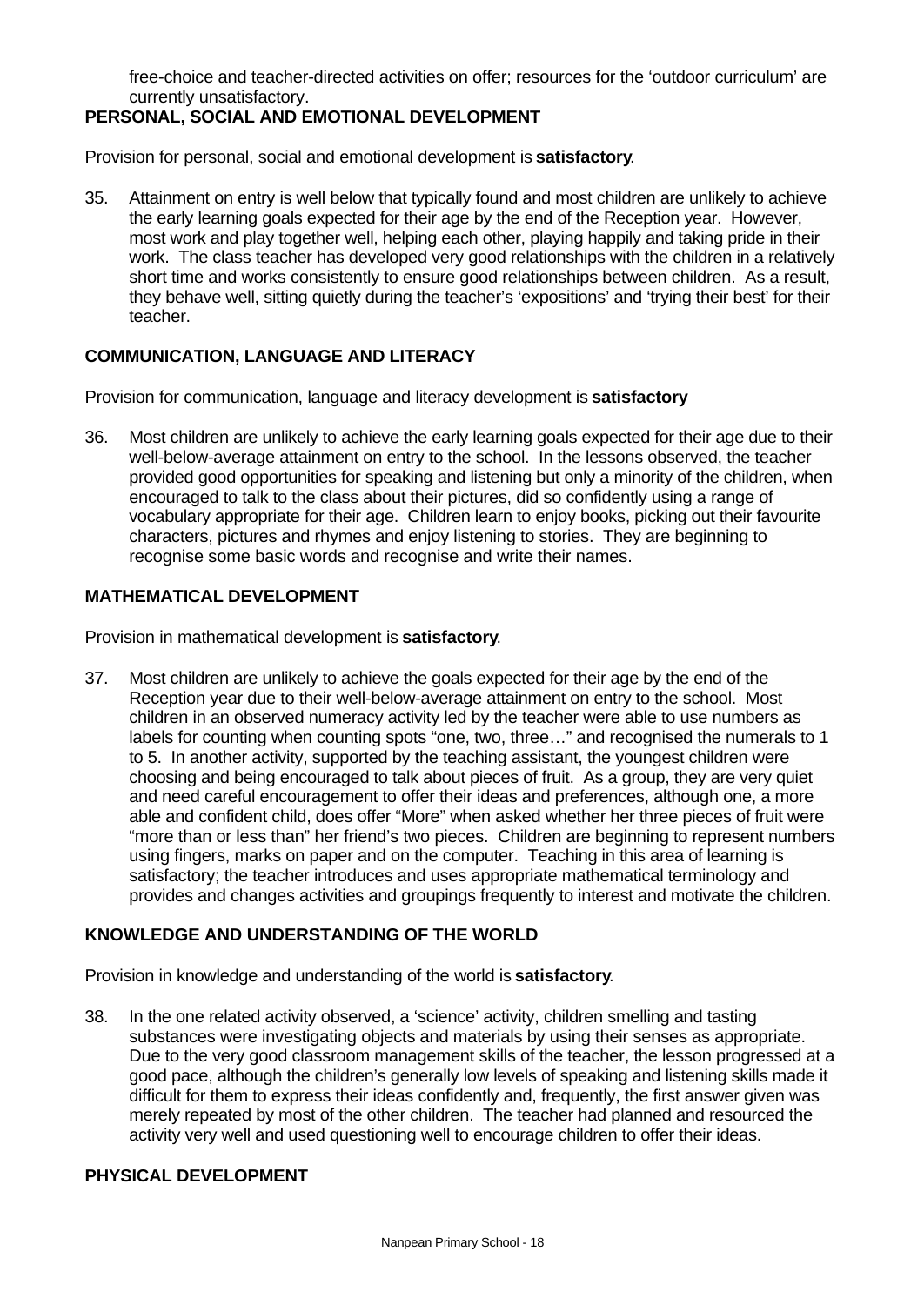39. Although, at the time of the inspection, the school's hall was being built and there was no large hall available for physical activities, this was clearly only a temporary situation and provision for physical development is broadly **satisfactory**. In an outdoor activity with the teaching assistant, children, in pairs, were throwing and catching a large ball with satisfactory accuracy and success. Although most children found throwing with one hand more difficult, most, in this particular aspect of physical development, are on line to achieve the early learning goals for physical development. However, observations of children in classroom activities suggest that small motor skills such as cutting and gluing are below expectations. Teaching in this area of learning is satisfactory.

### **CREATIVE DEVELOPMENT**

40. No creative development sessions were observed during the inspection so no judgement can be made about teaching or the overall provision in this area of learning. The teacher's plans, however, suggest that an appropriate arrange of activities is planned.

# **SUBJECTS IN KEY STAGES 1 and 2**

# **ENGLISH**

The quality of provision for English is **good,** and has improved since the last inspection.

#### **Main strengths and weaknesses**

- Teaching is good overall but attainment in writing needs improvement.
- Support provided for the high proportion of pupils with special educational needs is good.
- There is good use of assessment to track pupils' progress.

- 41. Pupils enter the school with poor literacy skills, particularly in the area of speaking and listening. This poor level of attainment on entry to the school, coupled with the frequently very high proportion of pupils with special educational needs in each year, makes *average* progress difficult for a significant proportion of pupils. They, nevertheless, make good progress due to the good support provided; overall achievement is satisfactory. Because there are so few pupils in the current Years 2 and 6, it is not possible to make secure judgements about overall levels of attainment in these year groups.
- 42. The pupils are split into three groups for literacy lessons, and this helps to reduce the very wide range of age and ability in each of the two usual classes. Lesson observations indicate that teaching ranges from satisfactory to good and is good overall. In the best cases, teachers have very good relationships with the pupils and demonstrate very good subject knowledge. They have good classroom and behaviour management skills, allowing lessons to progress at a good pace and they use day-to-day assessment very well to match tasks to pupils' abilities and learning needs. Teachers cope very well with the difficulties inherent in planning and 'pitching' lessons at the appropriate level, for example, devising a literacy lesson simultaneously suitable and accessible to all Year 4, 5 and 6 pupils, a high proportion of whom have special educational needs. Marking varies from group to group but in the best cases the teachers' comments clearly indicate to pupils what they have to do to improve.
- 43. Pupils' speaking and listening skills are poor on entry and this weakness continues to have a significant effect on pupils' responses as they move through the school. Teachers work hard to motivate and encourage pupils to speak and put forward their views and ideas, offering regular opportunities for them to discuss their work with partners, for example. However, teachers frequently have to work very hard to get responses, measured in terms of hands up in response to each question.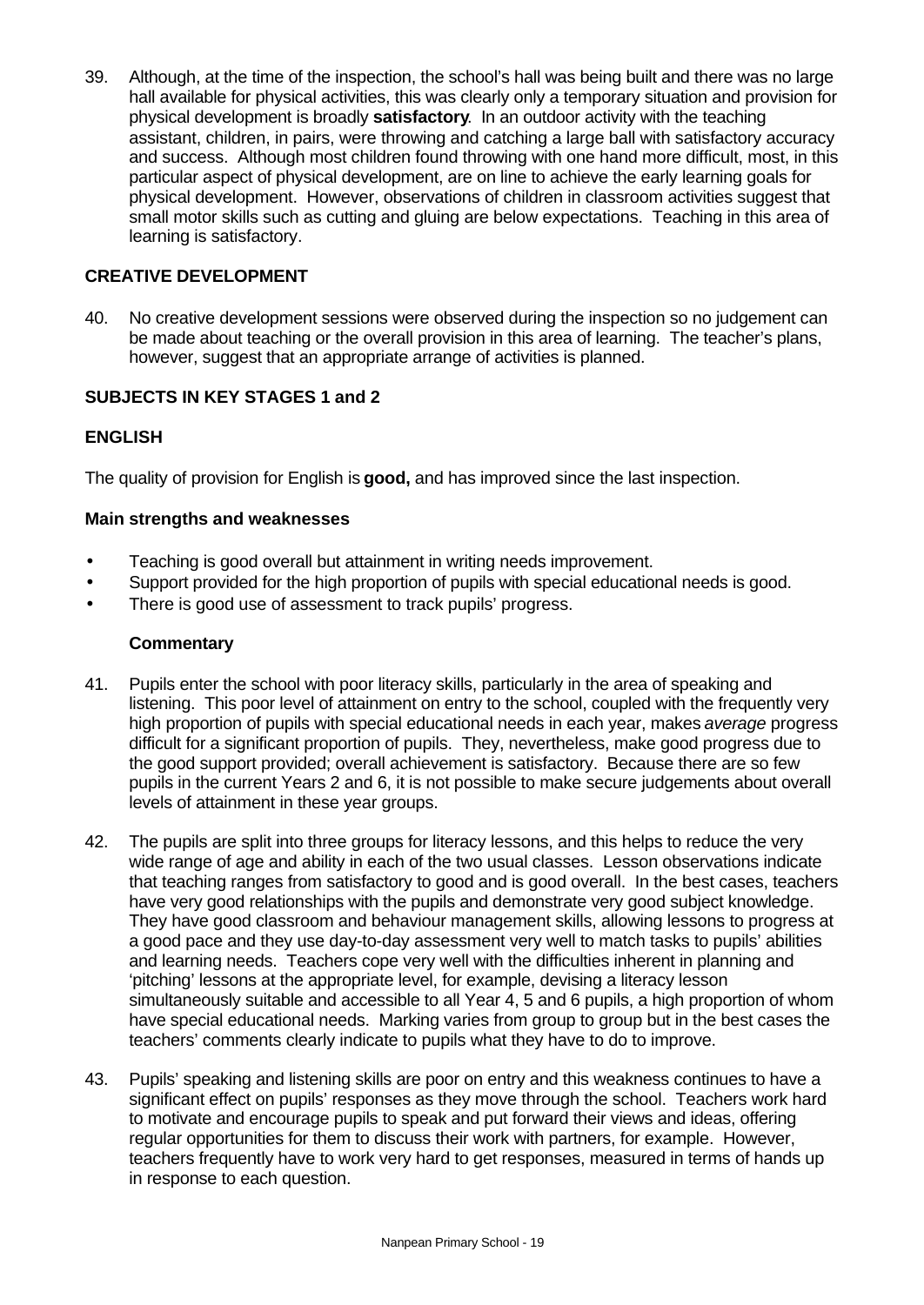- 44. The teaching of reading and encouraging a love of books are given a high priority and the school's records show that pupils frequently make very good progress in developing their reading skills as a result. All pupils have home/school book bags and strategies such as the recent *Reading Around the World* scheme do much to motivate children to read at home. In an observed lesson, Year 1 pupils required a good deal of support when using 'phoneme frames' to build up words such as "sh-e-d". With help, they were linking sounds and spelling patterns and identifying the beginning, middle and end sounds in a word. Junior pupils have time each week to choose a library book and a system of *reading response* partners encourages pupils' speaking and listening skills.
- 45. The school has worked hard to improve the poor standards in writing, and has introduced a number of strategies such as the recent day's visit to Wadebridge, planned not primarily as a geography or history visit but as a 'literacy' activity designed to give pupils interesting and relevant experiences about which they can write. Individual targets, writing journals and *marking ladders* which give pupils a very good knowledge of what they need to do to improve their work, have been introduced for writing activities and have had a particularly positive impact on boys' attainment in lessons. Year 1 pupils, however, need a good deal of encouragement and support when using familiar stories as models for their own writing; when sequencing events they do so largely through drawings. Year 2 and 3 pupils, when asked to add the suffixes 'er' and 'est' to 'nice', offered 'niceer' and 'niser' as well as 'nicest' and 'biger' and 'bigr' for 'bigger'. In the Year 4/5 and 6 group, pupils are grouped on three tables and all require a high level of support to successfully complete their tasks. By the end of the lesson, due to the good teaching and high level of support, most were able to change a sentence such as "James ate the hairy monster" to the passive voice: "The hairy monster was eaten by James". Standards of handwriting and presentation of work have been highlighted as a key area for improvement, along with standards of writing generally. This indicates that the school is well aware of what needs to be done, for example a handwriting booklet for parents to assist them in helping their children at home has recently been introduced.
- 46. The subject-co-ordinator is very new to the role and, as a new and temporary member of the teaching staff, has not had sufficient time to develop a good understanding of standards and issues. There is very good use of data analysis and assessment systems by the headteacher to chart individual pupils' progress as they move through the school and to identify weaknesses in attainment. Resources for the subject are satisfactory overall; the library is an attractive environment and is well-stocked. Information and communication technology is used regularly to support learning in English activities, starting with the very youngest children using a *Paint* program to practise their letter formation.

#### **Language and literacy across the curriculum**

47. Pupils make appropriate use of their English skills in subjects such as science, geography and history and the school has been creative in the way the curriculum has been amended so that outdoor visits are now being planned specifically with the aim of improving literacy across the curriculum.

#### **MATHEMATICS**

Provision in mathematics is **good.**

#### **Main strengths and weaknesses**

- Teaching is focussed well on improvement in understanding.
- Very good tracking of pupils' progress and record keeping is increasingly enabling the school to identify gaps in pupils' learning and to set appropriate targets for them.
- Good use of ICT resources to enhance teaching and learning.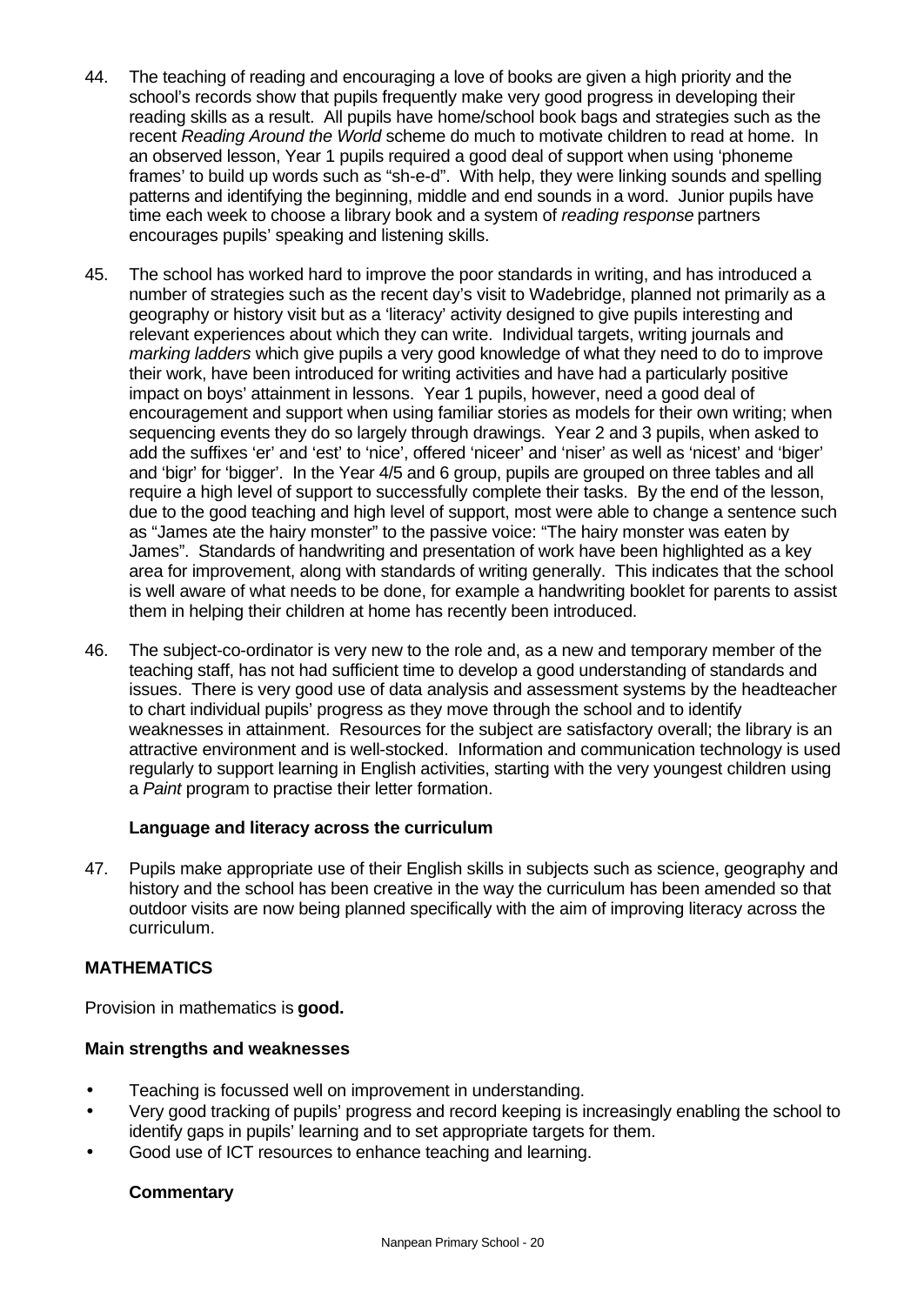- 48. Work in the books of pupils in Year 2 shows good developing knowledge, skills and understanding in number work and some good examples of the application of these in different contexts, for example money, time and the measurement of capacity in metric units. During the inspection most pupils showed a sound level of understanding of how to interpret data represented in the form of a pictogram and achieved well when learning how to construct a pictogram from data that they had collected. Pupils' ICT skills were exercised well as they opened a graph drawing program, entered data and printed the results. As there are so few pupils in the year group no valid overall judgements about standards can be made; pupils of all levels of ability achieve well.
- 49. Examination of the work of pupils in Year 6 shows a strong emphasis on number work and on being able to explain the methods used in calculations. It is clear that each of the four pupils is taught with well-focused attention on their individual learning needs and as a result all achieve well. Pupils have been taught a good range of mathematical topics, including work on the properties of shapes with good work extra challenges, for example finding how many diagonals there are in a hexagon. There has clearly been good teaching focussed on progression, for example in moving from using a number line to work out 9072 – 841 to a written method for column subtraction. During the inspection pupils of all abilities from Years 4, 5 and 6 were challenged well in problem solving activities. Most showed that they could carry out the necessary calculations correctly but tended not to take full account of the implications of the questions, for example multiplying a distance by seven even though the character in the problem only travelled to school on five days. In this lesson, as in others, the teacher made good use of the school's ICT resources and prepared files to illustrate working through one-, two- or three- step problems. There is evidence that the attainment of pupils in some of the junior years is close to national expectations; this represents improvement since the last inspection.
- 50. The overall quality of teaching is good. As well as the use of ICT, good features include the emphasis on understanding and problem solving. Teaching throughout the school is focused well on improving pupils' mathematical skills, knowledge and understanding and the particular needs of pupils in mixed-age classes are met well. Marking is regular and pupils receive good feedback as to how they are getting on and what they need to do to improve.
- 51. The co-ordinator provides very good leadership and support for colleagues, particularly with respect to planning, where her analysis of pupils' performance in different areas of the curriculum in national tests makes an important contribution.

# **Mathematics across the curriculum**

52. There are some good examples of pupils using their mathematical skills in other subjects, for example science where they measure weights when learning about forces or draw graphs showing hours of daylight. Overall, however, there is room for improvement in the extent to which pupils are given planned opportunities for applying the mathematics that they are learning, in other contexts.

#### **SCIENCE**

Provision in science is **good**

#### **Main strengths and weaknesses**

- Good emphasis on investigative work and independent recording of findings.
- Pupils are developing good understanding of the scientific method and good scientific knowledge.
- Very good systems for assessment at the end of units and for recording and using the information gained when planning subsequent teaching.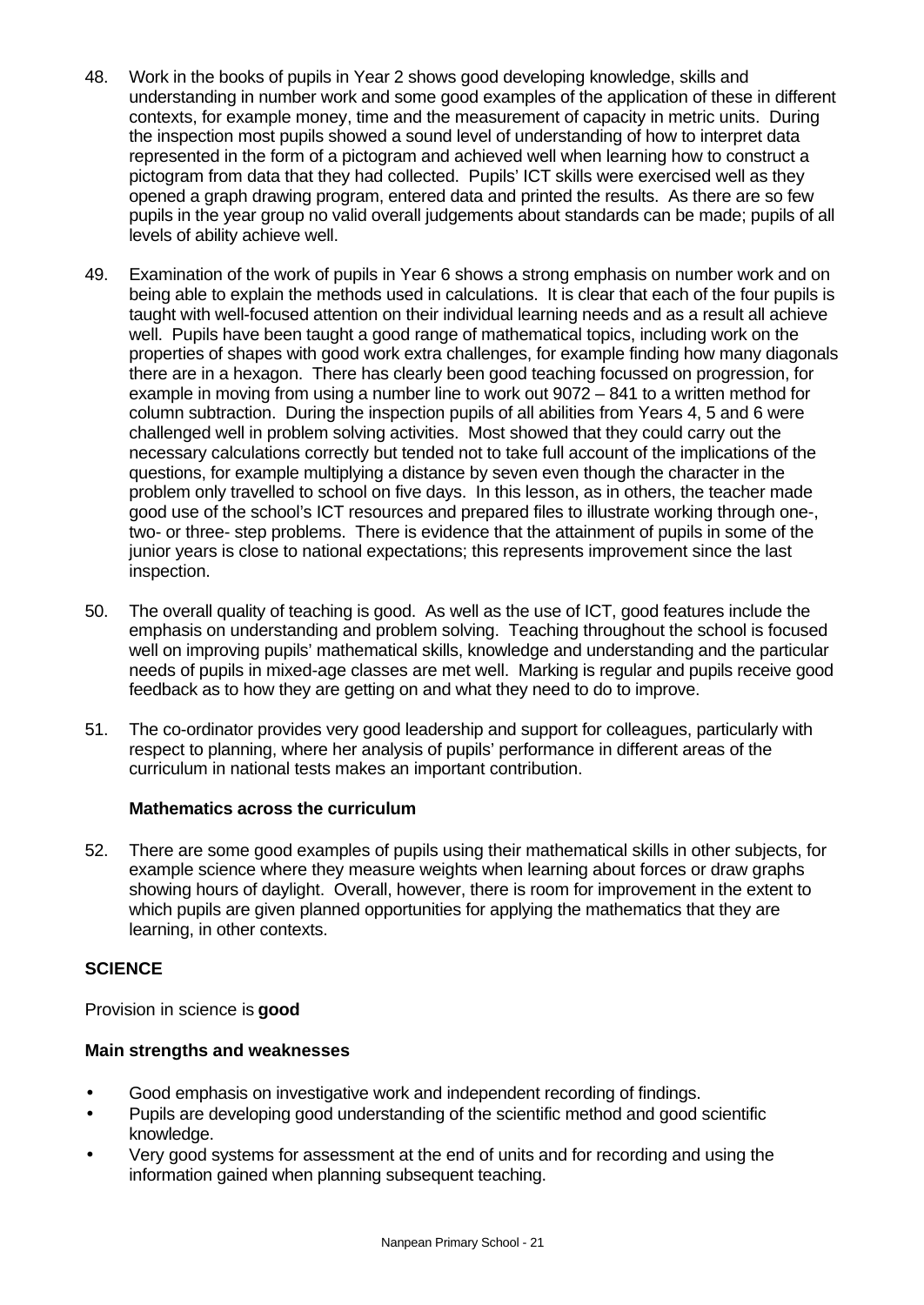- 53. Examination of work carried out by pupils in Year 2 shows that they have been given good opportunities to undertake investigations and make predictions, for example related to finding the noisiest place in the school. This investigation gave them good early experience of using ICT both to measure noise levels in decibels and to present their findings in graphical form. During the inspection, these pupils used the senses of small and taste to investigate and attempt to identify vinegar, coffee, chocolate, crisps and wine gums. The lesson was well planned and resourced, tasks were made clear and so pupils, including those with special educational needs were very effectively included in the lesson and all achieved well. Although there are too few (six) pupils in Year 2 for an overall judgement on attainment to be made, it is clear that most are likely to achieve at least the national expectation of Level 2, similar to the standards reported at the last inspection.
- 54. Pupils are taught in three groups for science and pupils from Years 3 and 4 benefited from a very well taught lesson in which they explored the topic of transportation in plants. The quality of their learning and their achievement were good because of the provision of good practical work, a clear framework for recording and a good level of challenge and discussion. Pupils showed in their explanations that they understood what they were doing and have clear ideas on how to plan an investigation. They have been greatly helped in this by a display on that aspect and very well supported in their recording by the prominent display of key vocabulary and of connectives that indicate order, for example *next*, and explanation, for example *consequently*.
- 55. During the inspection, pupils in Years 5 and 6 studied the way in which food chains represent feeding relationships in a habitat and always start with a plant. A particularly good feature of the teaching was the posing of *What would happen if* questions, for example a river flooding, a very cold winter, a fire destroying hedges and grass. Pupils showed good understanding in discussion of the consequences to plants and animals but some found great difficulty in recording this in written form; they know substantially more than they can communicate in writing. Although there are too few (four) pupils in the present Year 6 for valid judgements to be made about overall standards, it is clear that in some other year groups, with a greater number of pupils, attainment is broadly in line with national expectations. This represents an improvement since the last inspection.
- 56. The overall quality of teaching is good; teachers have good subject knowledge. There is a strong emphasis on experimental work and encouraging independence in investigating and recording; this is exemplified through learning intentions such as Turn ideas about helping solids dissolve more quickly into a form that can be investigated. Very good records are maintained of pupils' progress through assessments at the end of each unit of work. Teachers use questions well to revise and refine learning, they and the teaching assistants provide good, well-targeted support so that pupils are fully included in lessons.
- 57. The temporary co-ordinator provides good leadership and support for colleagues. Her analysis of national test results is particularly useful in pinpointing individual pupils' strengths and weaknesses and in providing evidence that there is not the boy/girl difference that averages suggest.Resources are good, except for a shortage of relevant software and include CD ROM based information sources; in general, however, ICT is used well to support and extend learning in science.There are some good examples of planned connections between science and literacy, for example in the lesson with pupils in Years 3 and 4 referred to earlier. Mathematical skills are used well when pupils question the shape of the graph obtained when investigating the stretching of an elastic band loaded with paper clips and when graphs are drawn to represent data. Such planned links make a good contribution to raising standards in numeracy, literacy, ICT and science and there is scope for further development of this.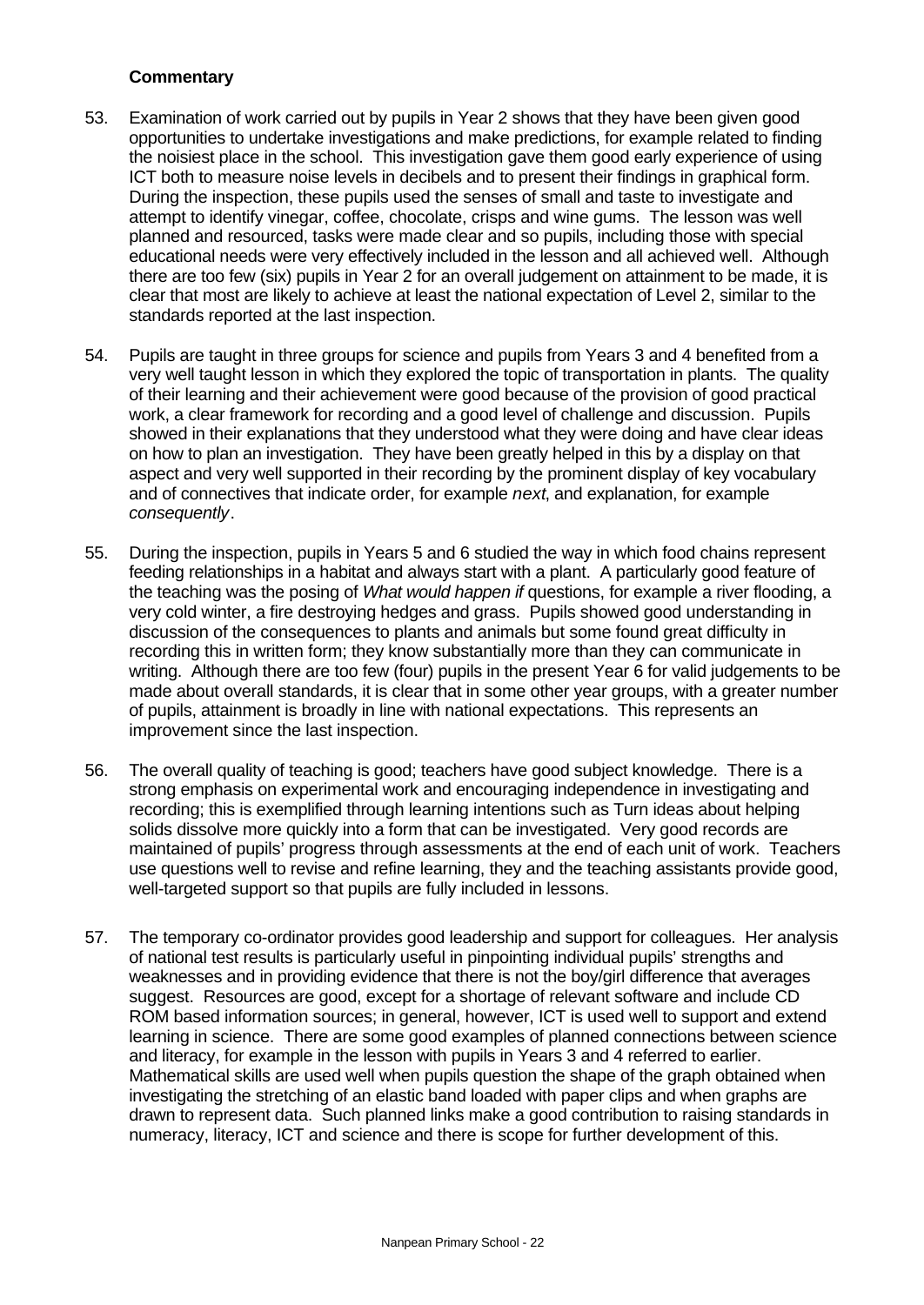# **INFORMATION AND COMMUNICATION TECHNOLOGY**

Provision in information and communication technology is **good.**

#### **Main strengths and weaknesses**

• Resources, including computers in each classroom and a data projector and interactive whiteboard, are good and skills are being systematically taught.

#### **Commentary**

- 58. At the time of the last inspection there was very little evidence of ICT being taught or used.The headteacher, with the support of the governing body, has been very successful in dealing with this situation. The school has made large improvements in terms of physical resources, curriculum planning and staff expertise. One of the three classrooms now has 10 computers, a data projector and interactive whiteboard; the other two classrooms each have a smaller number of computers. Staff training was run in the school so that all could attend and since the improved provision became available early in the present school year the level of use and opportunity for pupils has increased greatly. The quality of teaching is good.
- 59. During the inspection, the resources were used very well in a well-taught lesson with pupils in Years 1 and 2 who were learning how to use ICT to create a pictogram. The teacher's method of entering the data about eye and hair colour herself while engaging pupils in conversation about what was visible on the whiteboard promoted development of their observational and language skills well. She used questions very well to help pupils to be clear about the sequence of actions and keystrokes needed and then how to organise the data and display it. Pupils displayed sound understanding of the process and sound skills of interpreting the data and pictogram. Their achievement was good and they were prepared well for further independent work on this topic.
- 60. Older pupils did not have the benefit of the improved provision in their earlier years in the school and so there are gaps in their experience and knowledge. In another well-taught lesson, in the class for pupils in Years 3 to 6, different tasks were set to meet the needs of pupils of differing abilities and experience. Pupils of all abilities, including the many who have special educational needs, achieved well because of this provision and because of the good support provided by the teacher and the teaching assistant. They made good gains in their skills, knowledge and understanding related to controlling devices by building a sequence of instructions and events to solve a simple problem. In this aspect of the ICT curriculum most of the pupils in Years 5 and 6 displayed competence in line with expectations for their age, solving problems and recording their instruction sequences on screen.

#### **Information and communication technology across the curriculum**

61. There were some good examples of pupils using ICT to support and extend their learning in other areas of the curriculum. For example, a small group of older pupils benefited from the very good guidance provided by a teaching assistant when they practised reading questions and responding through using a mouse, for example in drawing a line of symmetry or identifying number pairs that add to 10. Pupils have used sensors in geography to investigate how humans affect the environment, for example in terms of noise while younger pupils use a painting program to develop their letter formation. Throughout the school there are example of the use of word processing in literacy. The co-ordinator has rightly identified the need to extend the use of pupils' developing skills in a wide range of subject contexts and to develop further the assessment and recording of progress.

### **HUMANITIES**

Insufficient work was seen to make overall judgements about provision in geography, history and religious education. However, one geography lesson and one religious education lesson were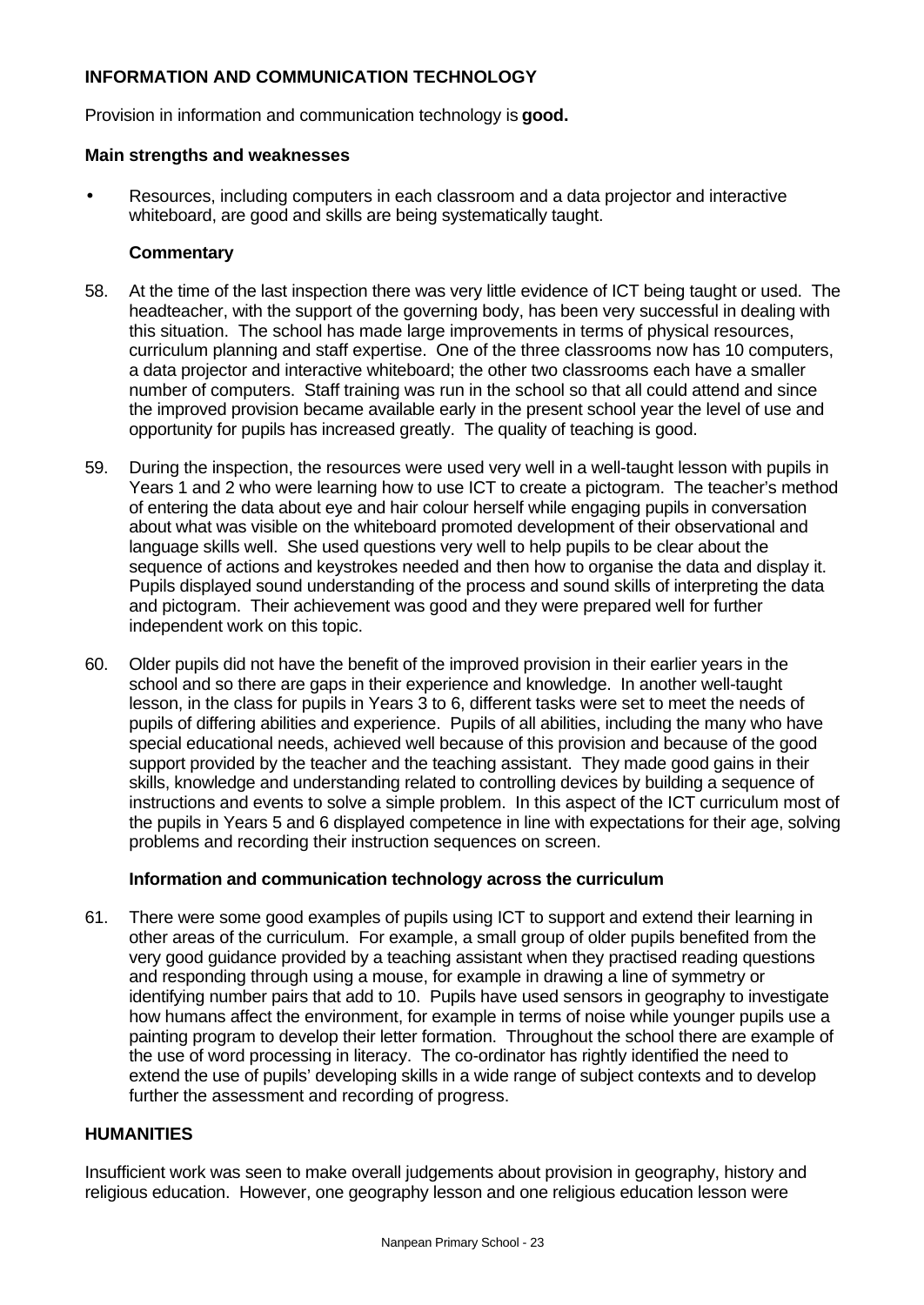observed, work on display was scrutinised and discussions held with co-ordinators or acting coordinators.

- 62. In **geography,** work on display around the school included good cross-curricular work based on a visit to Wadebridge, the use of ICT to log levels of noise in the environment and the study of a contrasting UK locality (Boscastle) in the class for pupils in Years 3 to 6. There are wholeschool schemes of work, based on government-recommended schemes of work, adapted to the needs of the school. Units of work are organised on a two-year and - for the current year only - on a four-year rolling programme to cater for the mixed-age classes. Pupils' work is assessed individually at the end of each unit of work. Resources for the subject are satisfactory – the subject is a 'focus' subject during the current school year and funding has been provided for a range of resources designed to improve progression in key skills. The school has effectively improved on the position reported at the time of the last inspection.
- 63. In **history**, as in geography, there is a scheme of work based on government guidance and good assessment arrangements. During the inspection pupils were continuing their ongoing study of "Britain since 1948". They were reflecting on the information already gained from books and the Internet and from a "Living History" role-play day spent reliving the life of evacuees during WWII; their achievement was satisfactory. It is likely that standards have been broadly maintained since the last inspection.
- 64. A scrutiny of work undertaken during the current school year indicates that pupils throughout the school undertake work designed to develop their knowledge and understanding in the main attainment targets of the locally agreed syllabus for **religious education**. In the lesson observed, pupils in Years 3 to 6, with considerable support from the teacher, were discussing and putting forward their ideas of "A Perfect World". Suggestions made ranged from "God made it" to "There was a massive explosion and lots of bits went together...". Regular wholeschool assemblies make a significant contribution to pupils' understanding of the Christian religion. There is currently only a narrow range of artefacts to support the study of world religions.

# **CREATIVE, AESTHETIC, PRACTICAL AND PHYSICAL SUBJECTS**

Insufficient work was seen to make overall judgements about provision in art and design, design and technology, music and physical education. However, one art lesson and one music lesson were observed, work on display was scrutinised and discussions held with co-ordinators or acting coordinators. From this evidence it is possible to draw out some general and some particular strengths and weaknesses.

#### **Main strengths and weaknesses**

- Pupils have good opportunities for taking part in sport and the arts.
- Teachers who are responsible for subjects are enthusiastic and well informed.
- Regular assessment of skill, knowledge and understanding supports curriculum planning very well.

- 65. Schemes of work for **art and design** and for **design and technology** are securely based on government-recommended schemes of work followed on a 'rolling programme' of two years to take account of the mixed-age classes. Resources are broadly satisfactory. During the inspection, pupils in Years 1 and 2 made useful gains in their skills of visualising what the blank half of a picture might depict and in drawing. In both subjects, end of unit assessments provide a valuable record of progress on which to target subsequent work.
- 66. Provision for art and design has improved considerably due to the school's very positive links with the Cornwall Creative Partnerships. This has resulted in a very good range of first-hand opportunities for pupils to work with artists and visit local galleries. Some good work resulting from pupils' visits to the Tate Gallery and the Barbara Hepworth Gallery and their opportunities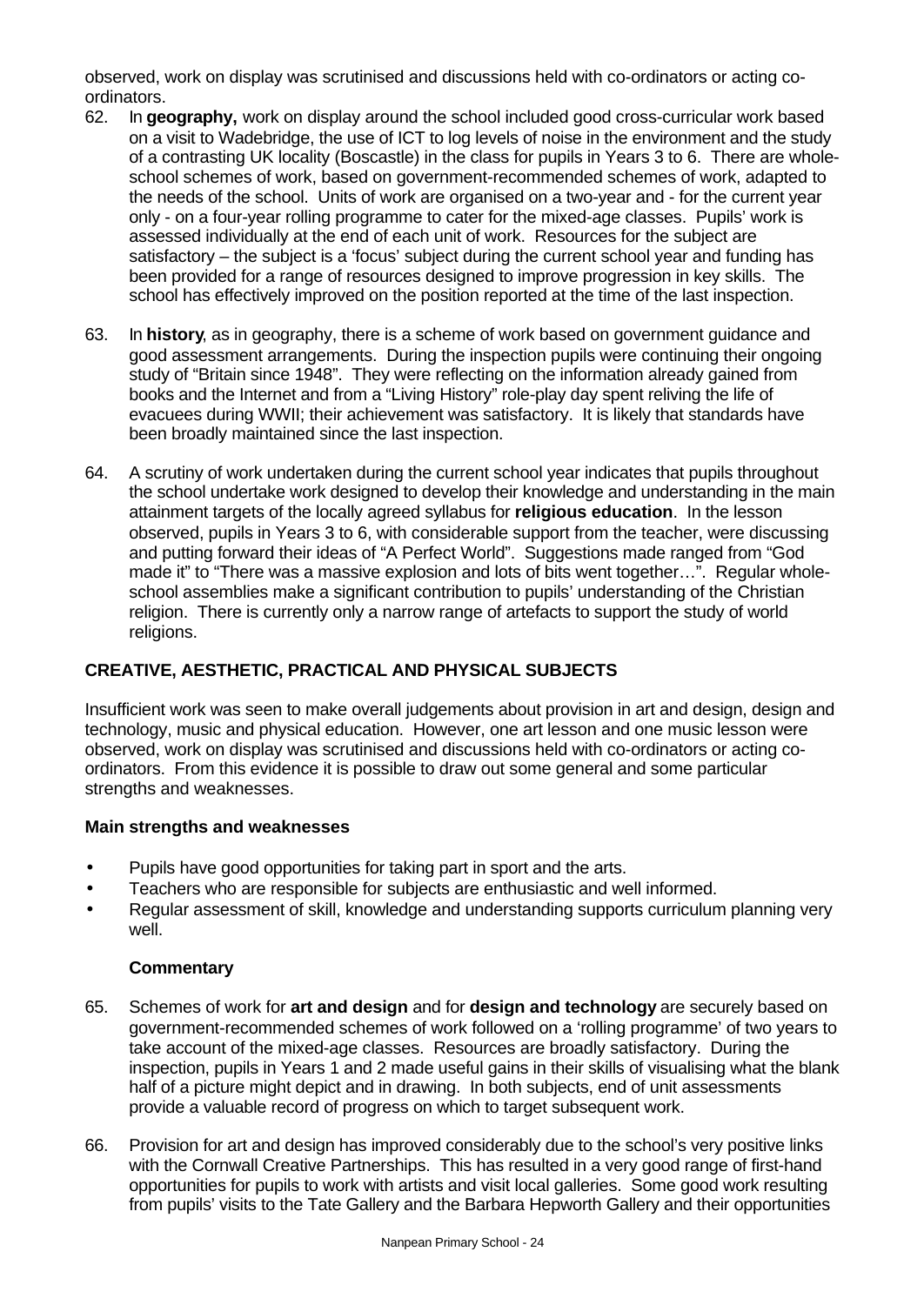to work with local artists on sculpture activities was on display and recorded in photographic albums seen during the inspection.

- 67. **Music** has a secure place in the school and provides good opportunities for engagement with the local community, for example through Christmas concerts in the church and the chapel. Resources have recently been considerably improved through the purchase of a wide range of instruments and recorded music. Older pupils have taken part in events run in collaboration with the local secondary school and other primaries while younger pupils have benefited from working with visiting musicians, for example an African drummer.
- 68. These opportunities enrich the arts curriculum and the school realises their potential for making pupils more aware of the richness and variety of minority ethnic arts in Britain.
- 69. **Physical education** provision has suffered from the lack of a suitable hall and this was noted at the time of the last inspection.A brand new hall and other facilities are now nearing completion. During the building programme, pupils currently benefit from their weekly trip to the local leisure centre where the rota of activities gives access to swimming, dance, gymnastics, games and trampolining. The great majority of pupils can swim by the end of Year 2 and all achieve the target of swimming 25 metres unaided by Year 6.
- 70. The acting co-ordinator provides good leadership and support to colleagues, based on very good subject knowledge and organisational skills. The temporary scheme of work that she has constructed supports progressive skill development well. Pupils also benefit from the enthusiasm and commitment of a member of the governing body who provides coaching in football and secured sponsorship for the kit from a local firm. Other out- of- school sporting activities, planned for different times of the year, include gymnastics, netball, tennis, cricket and golf.